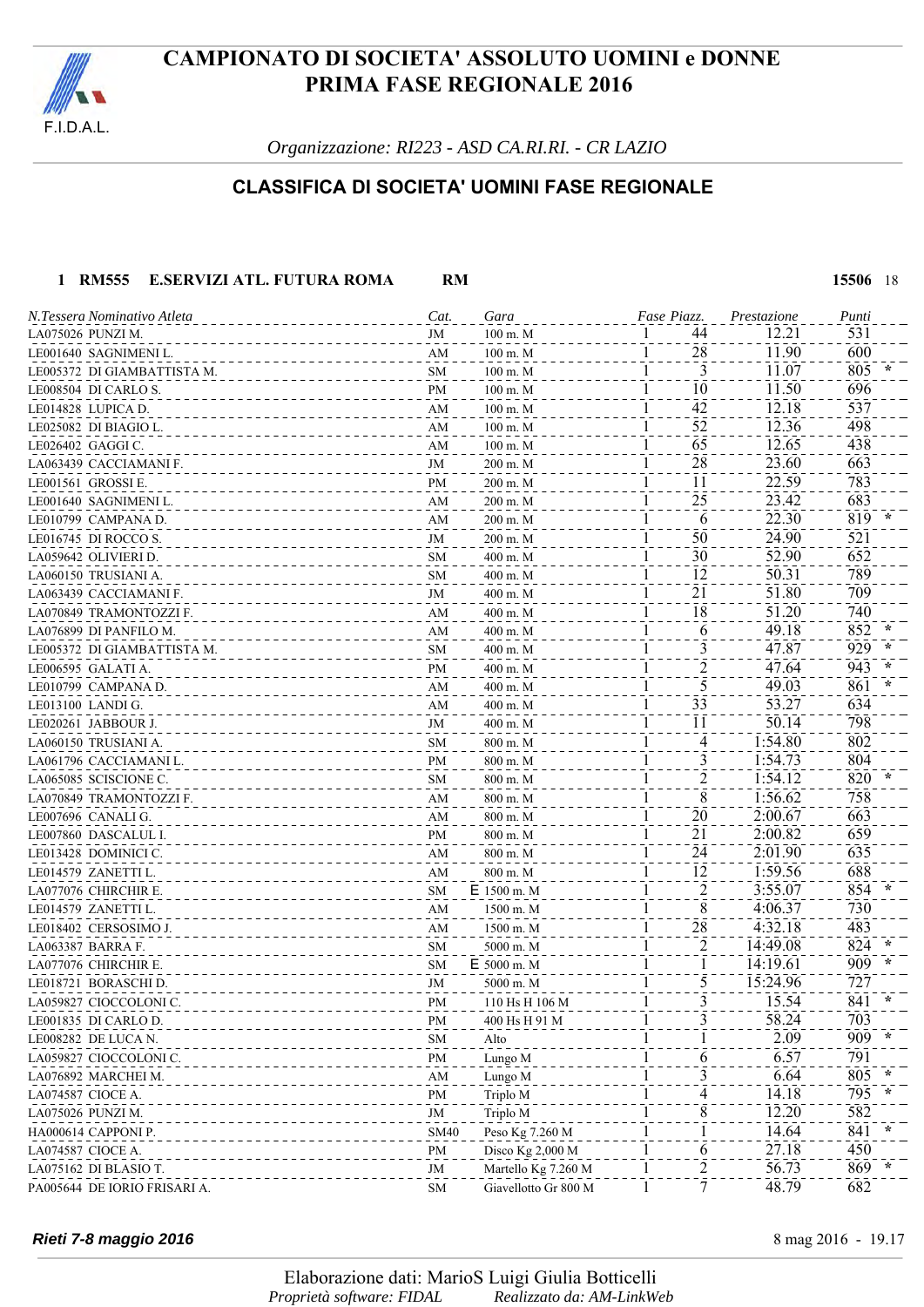

*Organizzazione: RI223 - ASD CA.RI.RI. - CR LAZIO*

### **CLASSIFICA DI SOCIETA' UOMINI FASE REGIONALE**

| <b>RM555A</b> | CIOCCOLONI C. SAGNIMENI L. DI PANFILO M. MARCHEI MM  | $4x100$ M |  | 42.86 |  |
|---------------|------------------------------------------------------|-----------|--|-------|--|
| <b>RM555A</b> | JABBOUR J. GALATI A. GROSSI E. DI GIAMBATTISTA M. SM | $4x400$ M |  |       |  |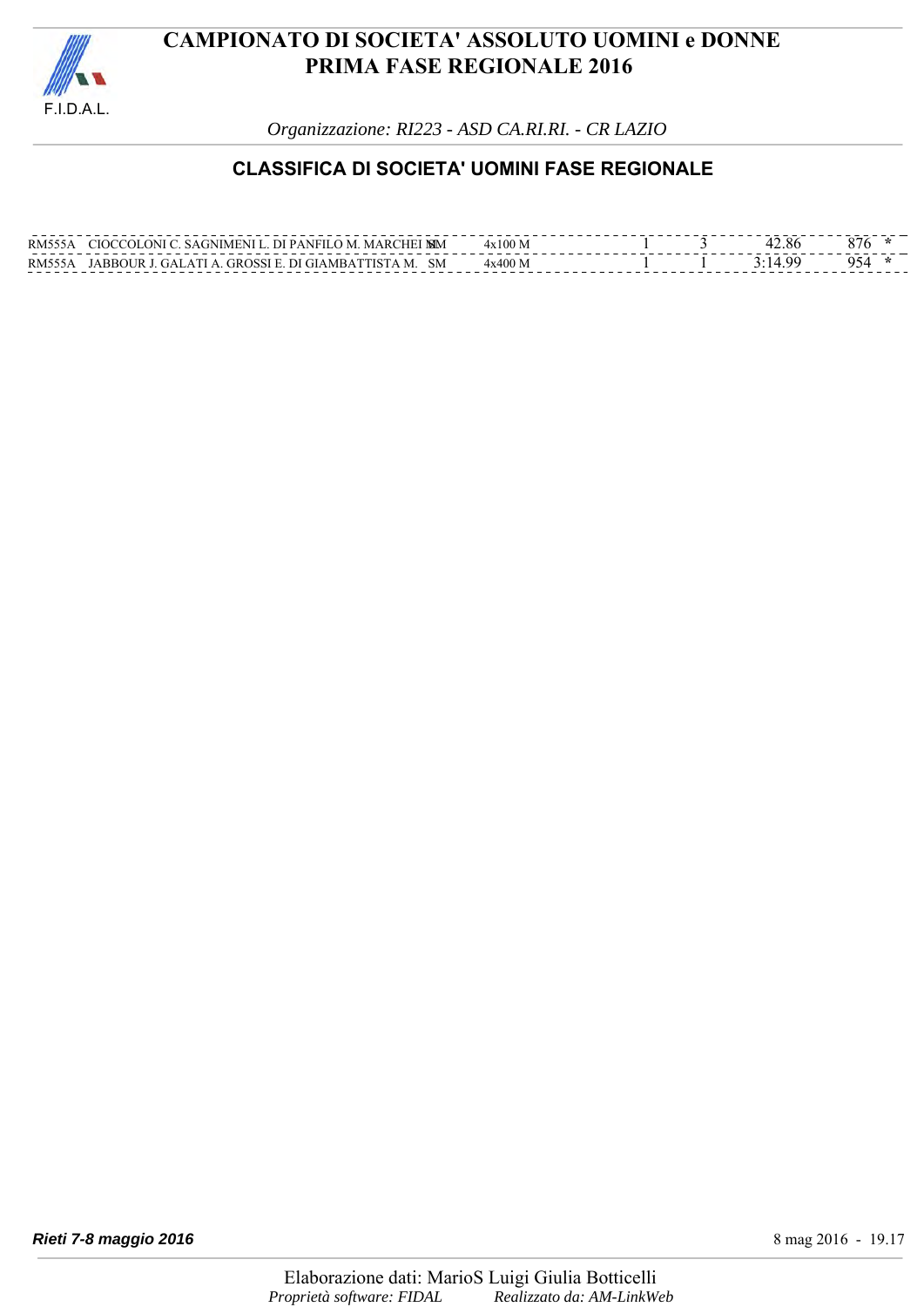

*Organizzazione: RI223 - ASD CA.RI.RI. - CR LAZIO*

### **CLASSIFICA DI SOCIETA' UOMINI FASE REGIONALE**

#### **2 RI223 ATL. STUDENTESCA CA.RI.RI RI 15341** 18 LA068577 PARRANO M.<br>1-2008577 PARRANO M.<br>1.0071961 BIANCHINI M. (669) LA071961 BIANCHINI M. AM 100 m. M 141 11.61 669 LA073935 MANGANO A.<br>
LA073935 MANGANO A.<br>
LA075614 LOCHIATTO L. (2009) M. M. (2009) M. M. (300 m. M. (3009) M. (3009) M. (3009) M. (3009) M. (3009) M.  $\frac{1}{29}$ <br>  $\frac{1}{29}$ <br>  $\frac{1}{29}$ <br>  $\frac{1}{29}$ <br>  $\frac{1}{29}$ <br>  $\frac{1}{29}$ <br>  $\frac{1}{29}$ <br>  $\frac{1}{29}$ <br>  $\frac{1}{29}$ <br>  $\frac{1}{29}$ <br>  $\frac{1}{29}$ <br>  $\frac{1}{29}$ <br>  $\frac{1}{29}$ <br>  $\frac{1}{29}$ <br>  $\frac{1}{29}$ <br>  $\frac{1}{29}$ <br>  $\frac{1}{29}$ <br>  $\frac{1}{29}$ <br>  $\frac{1$ LD000409 CINARDI D.<br>
LD000425 PALMERI G. (1998) 2000425 PALMERI G. (1998) 300 m. M 52<br>
LD000425 PALMERI G. (1998) 300 m. M 400 m. M 400 m. M 400 m. M 400 m. M 400 m. M 400 m. M 400 m. M 400 m. M 400 m. M 400 m. M 400 m. M LD000425 PALMERI G. JM 100 m. M 191 11.78 628 LD001033 FARAGLIA G. PM 100 m. M 9 100 m. M 9 11.48 701 LD001479 GIULIANI C. 344 LD001480 D'ANGELO E. AM 100 m. M 1 54 12.41 488  $L_{E004078}$  ZIYADA M.  $AM$  100 m. M  $1$  11.51 693 LE009575 SANITA' D. (2007) AM 100 m. M 24 11.87 607 LE012836 VENTURA A. **100 m. M** 100 m. M 1 8 **11.43** 713 NA015925 MARTINI D. SM 100 m. M 35 12.05 566 LA055731 TRGOVCEVIC L. SM 200 m. M 1 NP 0 LA068270 VALENTINI L.<br>
SM 200 m. M 1 1 21.22 961 LA068577 PARRANO M. AM 200 m. M 221 23.27 701 LA069117 TREVISANI G.<br>
LA073935 MANGANO A. PM 200 m. M 200 m. M 1 36 23.77 643  $\frac{1}{200 \text{ m.M}}$ <br>  $\frac{1}{200 \text{ m.M}}$ <br>  $\frac{1}{200 \text{ m.M}}$ <br>  $\frac{1}{200 \text{ m.M}}$ <br>  $\frac{1}{200 \text{ m.M}}$ <br>  $\frac{1}{200 \text{ m.M}}$ <br>  $\frac{1}{200 \text{ m.M}}$ <br>  $\frac{1}{200 \text{ m.M}}$ <br>  $\frac{1}{200 \text{ m.M}}$ <br>  $\frac{1}{200 \text{ m.M}}$ <br>  $\frac{1}{200 \text{ m.M}}$ <br>  $\frac{23.77}{23.61}$ <br>  $\frac{$ LA075614 LO CHIATTO L.<br>
LA078118 BIZZONI L.<br>
LA078118 BIZZONI L. (200 m. M) =  $\frac{200 \text{ m} \cdot \text{M}}{200 \text{ m} \cdot \text{M}}$  =  $\frac{1}{1}$  =  $\frac{29}{13}$  =  $\frac{23.61}{22.69}$  =  $\frac{661}{771}$ LA078118 BIZZONI L.<br>
LD000127 CAPUANO J.  $\frac{22.69}{PM}$   $\frac{200 \text{ m. M}}{200 \text{ m. M}}$   $\frac{1}{1}$   $\frac{13}{10}$   $\frac{22.69}{22.51}$ LD000127 CAPUANO J.<br>
LD000127 CAPUANO J. PM 200 m. M 200 m. M 200 m. M 200 m. M 37 22.51 23.78 642 LD000776 DI GIACOBBE A.<br>
1. COMPOSTOR DI GIACOBBE A.<br>
200 m. M 37<br>
200 m. M 300 m. M 37<br>
200 m. M 305 LD001033 FARAGLIA G. 200 m. M 200 m. M 200 m. M <sup>200</sup> m. M <sup>200</sup> m. M <sup>200</sup> 22.41 <sup>200</sup> LD001211 CANNARSA M.<br>
LE006181 MARTINO G. 614<br>
LE006181 MARTINO G. 200 m. M 300 m. M 31 33.07 725 LE006181 MARTINO G.<br>LE009575 SANITA'D. 23.07 725<br>LE009575 SANITA'D. AM 200 m. M 1 32 23.66 656 LE009575 SANITA' D. (23.66 656) 656 LE010044 BORDI N. 22.95 739 LE019645 GEDAMU M. PM E 200 m. M 1 Squ 0 MA042261 MARSEGLIA V. JM 200 m. M 1 12 22.63 778 NB001223 LEONE P. 686 STATE STATE STATE STATE STATE STATE STATE STATE STATE STATE STATE STATE STATE STATE STATE STATE STATE STATE STATE STATE STATE STATE STATE STATE STATE STATE STATE STATE STATE STATE STATE STATE STATE ST LA069117 TREVISANI G. 200 pm and a 400 m. M and a 400 m. M and a 49.35 843 LD000776 DI GIACOBBE A. AM 400 m. M 41 54.16 590 LD001211 CANNARSA M.<br>
LE006181 MARTINO G. PM 400 m. M 400 m. M 36 12 53.70 612 LE006181 MARTINO G.<br>LE010044 BORDIN. (2010). LE010044 BORDIN.<br>
MAO42261 MARSEGLIA V. (200 m) M<br>
MAO42261 MARSEGLIA V. (200 m) M<br>
MAO42261 MARSEGLIA V. (200 m) M<br>
MAO42261 MARSEGLIA V. (200 m) M MA042261 MARSEGLIA V.<br>
NB001223 LEONE P. 786<br>
NB001223 LEONE P. 573 NB001223 LEONE P. 573 LD000159 TRIPICIANO A. **AM** 800 m. M 36 30 3541 LA075714 TIBALDI M. AM 1500 m. M 36 4:41.84 404  $\frac{1}{1500 \text{ m.M}}$   $\frac{1500 \text{ m.M}}{1500 \text{ m.M}}$   $\frac{1}{1500 \text{ m}.$   $\frac{1}{1500 \text{ m}}$   $\frac{1}{1500 \text{ m}}$   $\frac{1}{1500 \text{ m}}$   $\frac{1}{1500 \text{ m}}$   $\frac{1}{1500 \text{ m}}$   $\frac{1}{1500 \text{ m}}$   $\frac{1}{1500 \text{ m}}$   $\frac{1}{1500 \text{ m}}$   $\frac{1}{1500 \text{ m}}$   $\frac{1}{$ LA077869 ABDIKADAR SHEIK ALI M. SM 1500 m. M 11 3:51.99 890 **\*** LF000840 MARONGIU V. AM 1500 m. M 26 4:27.58 524 LA077869 ABDIKADAR SHEIK ALI M. SM 5000 m. M 1 Rit 0 LA055731 TRGOVCEVIC L.<br>
LA076926 POCCIA S.<br>
PM 110 Hs H 106 M 106 M 1 2 14.14 977 LA076926 POCCIA S.<br>LA076926 POCCIA S.<br><u>PM 210 Hs H 106 M 21 14.14</u> 22 22 23 24.14 14.14 97 LA078118 BIZZONI L. 20078118 BIZZONI L. 20078118 BIZZONI L. 20078118 BIZZONI L. 20078118 BIZZONI L.  $\underbrace{\text{LE005920}}_{\text{M} \text{E001965}} \underbrace{\text{MALANDRA G.}}_{\text{ALE}} - \underbrace{\text{L203}}_{\text{M} \text{A10}} - \underbrace{\text{L309}}_{\text{M} \text{A10}} + \underbrace{\text{L400}}_{\text{A10}} + \underbrace{\text{L415}}_{\text{M} \text{A10}} - \underbrace{\text{L42}}_{\text{M} \text{A10}} - \underbrace{\text{L43}}_{\text{M} \text{A10}} - \underbrace{\text{L44}}_{\text{M} \text{A10}} - \underbrace$ MF001965 TERENTYEV Y. PM Alto 21 2.03 867 **\*** *N.Tessera Nominativo Atleta Cat. Gara Piazz.Fase Prestazione Punti*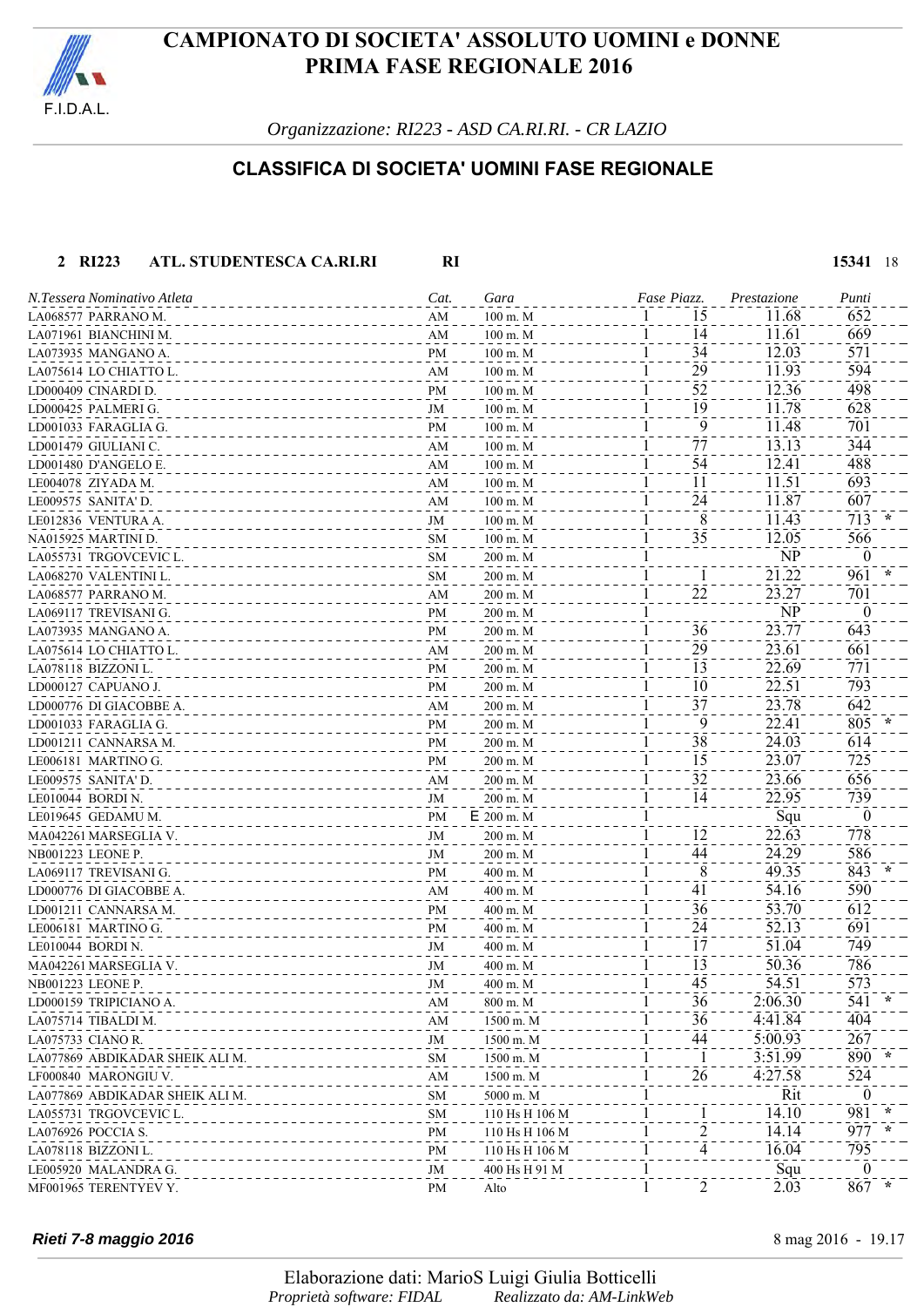

*Organizzazione: RI223 - ASD CA.RI.RI. - CR LAZIO*

### **CLASSIFICA DI SOCIETA' UOMINI FASE REGIONALE**

|               | LD000323 MASCIF.                                | AM        | Asta M               |                | 4.60    | $859 *$  |        |
|---------------|-------------------------------------------------|-----------|----------------------|----------------|---------|----------|--------|
|               | LE017672 ORLANDI L.                             | AM        | Asta M               |                | 4.10    | 754      |        |
|               | LA030515 FORMICHETTI E.                         | <b>SM</b> | Lungo M              |                | 7.12    | 893      | $\ast$ |
|               | LA075651 CIRONE M.                              | AM        | Lungo M              | 18             | 5.54    | 586      |        |
|               | LA077766 FILIPPINI R.                           | AM        | Lungo M              | 4              | 6.63    | 803      | $\ast$ |
|               | LD000199 FURLANI L.                             | AM        | Lungo M              | 8              | 6.45    | 768      |        |
|               | LD000302 IRRERA L.                              | JM        | Lungo M              |                | 6.54    | 786      |        |
|               | NA015925 MARTINI D.                             | <b>SM</b> | Lungo M              |                | Ass     | $\Omega$ |        |
|               | ZZ000004 CONFALONE A.                           | AM        | Lungo M              |                | NC      | 0        |        |
|               | LA055730 CAVAZZANI D.                           | <b>SM</b> | Triplo M             |                | 16.02   | 984 *    |        |
|               | LB000381 CERRO S.                               | <b>PM</b> | Triplo M             | $\mathfrak{D}$ | 14.87   | 867      | $\ast$ |
|               | LD001053 GRILLO G.                              | JM        | Peso Kg 7.260 M      | 14             | 8.76    | 428      |        |
|               | LD000300 PROIETTI A.                            | AM        | Martello Kg 7.260 M  |                | NC.     |          |        |
|               | LD001053 GRILLO G.                              | JM        | Martello Kg 7.260 M  | 5              | 45.60   | 722      | $\ast$ |
|               | LA068775 BELLINI G.                             | <b>PM</b> | Giavellotto Gr 800 M |                | 57.77   | 818      | $\ast$ |
|               | LA072972 BUCCIOLINI G.                          | JM        | Giavellotto Gr 800 M |                | 50.74   | 713      |        |
| <b>RI223A</b> | FARAGLIA G. BIZZONI L. CAPUANO J. ANDRIYIV N.   | <b>SM</b> | 4x100 M              | $\mathfrak{D}$ | 42.15   | $913 *$  |        |
| <b>RI223B</b> | PARRANO M. SANITA' D. BIANCHINI M. ZIYADA M.    | AM        | 4x100 M              |                | Rit     | $\theta$ |        |
| <b>RI223A</b> | MARSEGLIA V. PROJETTI F. GEDAMU M. TREVISANI G. | <b>SM</b> | 4x400 M              | $\mathfrak{D}$ | 3:19.49 | 904      | *      |
|               |                                                 |           |                      |                |         |          |        |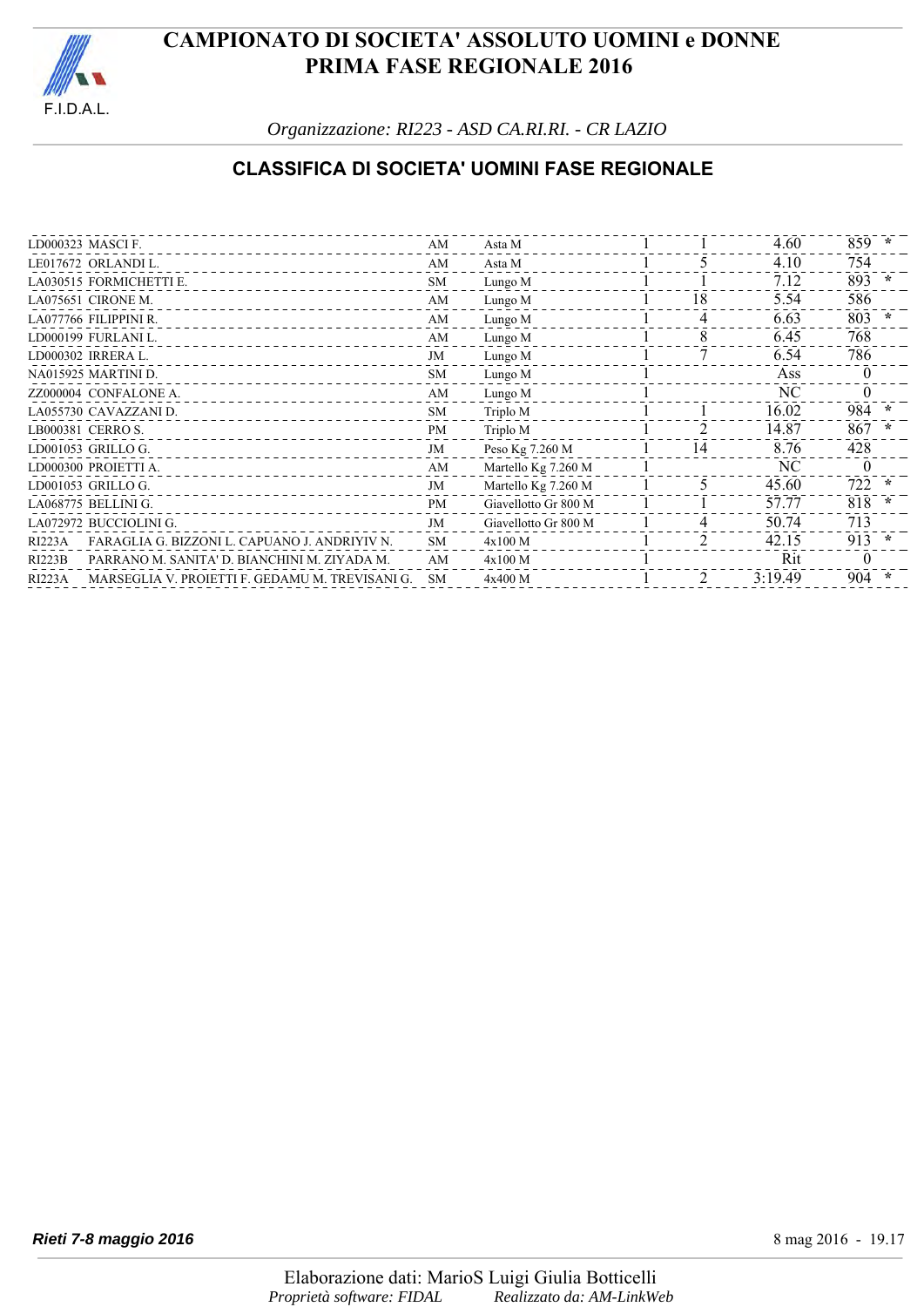

*Organizzazione: RI223 - ASD CA.RI.RI. - CR LAZIO*

### **CLASSIFICA DI SOCIETA' UOMINI FASE REGIONALE**

#### **3 RM046 ACSI CAMPIDOGLIO PALATINO RM 14314** 18

| N.Tessera Nominativo Atleta | Cat.             | Gara                | Fase Piazz. | Prestazione | Punti          |
|-----------------------------|------------------|---------------------|-------------|-------------|----------------|
| LA055304 TOMASSI D.         | <b>SM</b>        | 100 m. M            | 30          | 11.94       | 591            |
| LA063238 BASCIANI F.        | SM               | $100 \text{ m}$ . M |             | NP          | $\theta$       |
| LA065307 DRAGO M.           | SM               | $100 \text{ m}$ . M | 58          | 12.50       | 469            |
| LA076120 TARDITO F.         | PM               | $100 \text{ m}$ . M |             | 10.92       | 844            |
| LE003009 NESPOLO F.         | PM               | $100 \text{ m}$ . M | 13          | 11.59       | 674            |
| LE003545  PAGLIUCA R.       | JM               | $100 \text{ m}$ . M | 57          | 12.46       | 477            |
| LE008207 SCAPATI A.         | PM               | $100 \text{ m}$ . M | 48          | 12.31       | 509            |
| LE009713 CERUTI E.          | PM               | $100 \text{ m}$ . M | 18          | 11.77       | 631            |
| LE010611 MANFREDI T.        | PM               | $100 \text{ m}$ . M | 5           | 11.26       | 756            |
| LE013945 CARNERI S.         | JM               | $100 \text{ m}$ . M | 45          | 12.23       | 526            |
| LE017231 LUCARINI L.        | JM               | $100 \text{ m}$ . M | 48          | 12.31       | 509            |
| LE020427 GNISCI D.          | SM               | $100 \text{ m}$ . M | 30          | 11.94       | 591            |
| LE025830 CERIBELLI G.       | PM               | $100 \text{ m}$ . M | 43          | 12.19       | 535            |
| LA063238 BASCIANI F.        | <b>SM</b>        | 200 m. M            | 2           | 21.40       | 937            |
| LA065307 DRAGO M.           | <b>SM</b>        | 200 m. M            | 48          | 24.57       | 556            |
| LA070995 MORSELETTO F.      | JM               | 200 m. M            |             | NP          | $\theta$       |
| LA076120 TARDITO F.         | PM               | 200 m. M            | 3           | 21.55       | 917            |
| LE009713  CERUTI E.         | PM               | 200 m. M            | 27          | 23.50       | 674            |
| LE010611 MANFREDIT.         | PM               | 200 m. M            | 7           | 22.31       | 818            |
| LE020118 MATTEI S.          | JM               | 200 m. M            | 49          | 24.83       | 528            |
| LE020427 GNISCI D.          | <b>SM</b>        | 200 m. M            | 35          | 23.75       | 645            |
| LE020573 SPANO M.           | JM               | 200 m. M            | 17          | 23.13       | 717            |
| LE023284  DOBROVICH L.      | AM               | 200 m. M            | 30          | 23.62       | 660            |
| LE024615 RICCI L.           | JM               | 200 m. M            | 43          | 24.26       | 589            |
| LA067896 ZERRAD M.          | <b>SM</b>        | 400 m. M            | 14          | 50.69       | 768            |
| LA073967  IACHINI M.        | <b>SM</b>        | 400 m. M            | 4           | 48.16       | 912            |
| LA077726 SOLIMEI E.         | JM               | 400 m. M            | 34          | 53.32       | 631            |
| LE007131   ROSSI F.         | PM               | 400 m. M            |             | NP          | $\Omega$       |
| LE020573 SPANO M.           | JM               | 400 m. M            | 32          | 52.99       | 648            |
| LE024615 RICCI L.           | JM               | 400 m. M            | 39          | 54.09       | 593            |
| LA065011 RAGOZZINO S.       | <b>SM</b>        | 800 m. M            | 19          | 2:00.55     | 666            |
| LA067896 ZERRAD M.          | <b>SM</b>        | 800 m. M            | 5           | 1:55.18     | 793            |
| LA073967  IACHINI M.        | <b>SM</b>        | 800 m. M            |             | Rit         | $\theta$       |
| LA077726 SOLIMEI E.         | JM               | 800 m. M            | 38          | 2:07.26     | 522            |
| LE000118 COLOMBIC.          | PM               | 800 m. M            |             | 1:53.45     | 837            |
| LE005027 ESPOSITO E.        | JM               | 800 m. M            | 13          | 1:59.65     | 686            |
| LE018930 BLASI N.           | JM               | $800$ m. $\hbox{M}$ | 37          | 2:07.08     | 525            |
| LF004390 VISENTIN F.        | PM               | 800 m. M            | 10          | 1:58.02     | 724            |
| LA060171 MARCHESANO L.      | <b>SM</b>        | 1500 m. M           | 23          | 4:25.95     | 538            |
| LE009641 PRATO A.           | PM               | 1500 m. M           | 25          | 4:26.74     | 531            |
| LE010412 PACENZA M.         | JM               | 1500 m. M           | 4           | 4:02.61     | 771            |
| LE021866 MORZILLI F.        | PM               | 1500 m. M           | 39          | 4:50.88     | 336            |
| LF004390 VISENTIN F.        | PM               | 1500 m. M           | 7           | 4:05.89     | 736            |
| LA024118 SMITH O.           | SM <sub>35</sub> | 5000 m. M           | 17          | 18:31.06    | 315            |
| LE016636 CASTELLANI G.      | JM               | 5000 m. M           | 20          | 18:44.68    | 291            |
| LE021087 MORICCA A.         | JM               | 5000 m. M           |             | Rit         | $\overline{0}$ |
| LE015489 PIETRAVALLE A.     | JM               | 110 Hs H 106 M      | 5           | 16.27       | $774 *$        |
| LE005472 PIPERNIC.          | PM               | 400 Hs H 91 M       | 6<br>1      | 1:00.28     | 630            |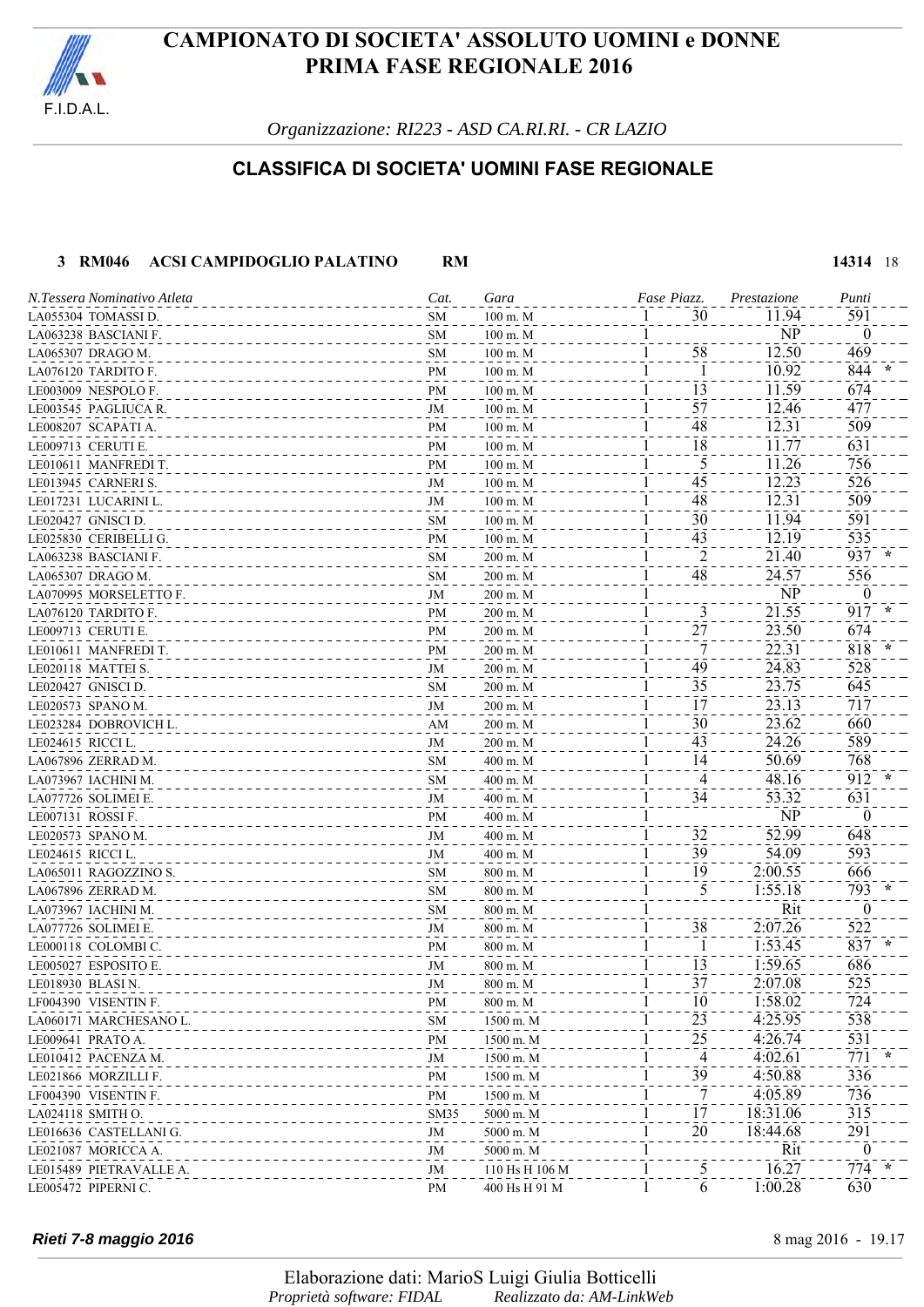

*Organizzazione: RI223 - ASD CA.RI.RI. - CR LAZIO*

### **CLASSIFICA DI SOCIETA' UOMINI FASE REGIONALE**

| LE011716 LONERO S.                                             | <b>PM</b> | 400 Hs H 91 M        |    | 57.35 | $736 *$        |
|----------------------------------------------------------------|-----------|----------------------|----|-------|----------------|
| <b>FD006862 WEBER E.</b>                                       | SM.       | Alto                 | 8  | 1.70  | $626 *$        |
| LE023177 PANCALLIA.                                            | AM        | Asta M               | 10 | 3.00  | 497            |
| LA070996 MORSELETTO P.                                         | AM        | Lungo M              |    | 6.60  | 797<br>$\star$ |
| LA070995 MORSELETTO F.                                         | JM        | Triplo M             |    | 14.60 | 839<br>*       |
| MA042794 DI NARDO N.                                           | <b>SM</b> | Peso Kg 7.260 M      | 4  | 11.99 | $675 *$        |
| LE021866 MORZILLI F.                                           | <b>PM</b> | Disco $Kg$ 2,000 M   |    | 22.97 | 354            |
| MA042794 DI NARDO N.                                           | SM.       | Disco $Kg$ 2,000 M   |    | 41.17 | 732<br>$\ast$  |
| <b>FD006862 WEBER E.</b>                                       | SM.       | Giavellotto Gr 800 M | 14 | 30.52 | 361            |
| LE022408 CARASSAIW.                                            | AM        | Giavellotto Gr 800 M | 9  | 39.31 | 523<br>$\ast$  |
| LE026514 GIACOMINI A.                                          | <b>SM</b> | Giavellotto Gr 800 M | -5 | 29.87 | 348            |
| MANFREDI T. TARDITO F. ROSSI F. BASCIANI F.<br>RM046A          | SM.       | $4x100$ M            |    | 41.24 | $960 *$        |
| NESPOLO F. TOMASSI D. CERUTI E. MORSELETTO F.<br><b>RM046B</b> | <b>SM</b> | $4x100$ M            |    | 43.89 | 823<br>$\ast$  |
| GNISCI D. LUCARINI L. PIETRAVALLE A. SPANO M.<br>RM046C        | <b>SM</b> | $4x100$ M            |    | 44.93 | 771            |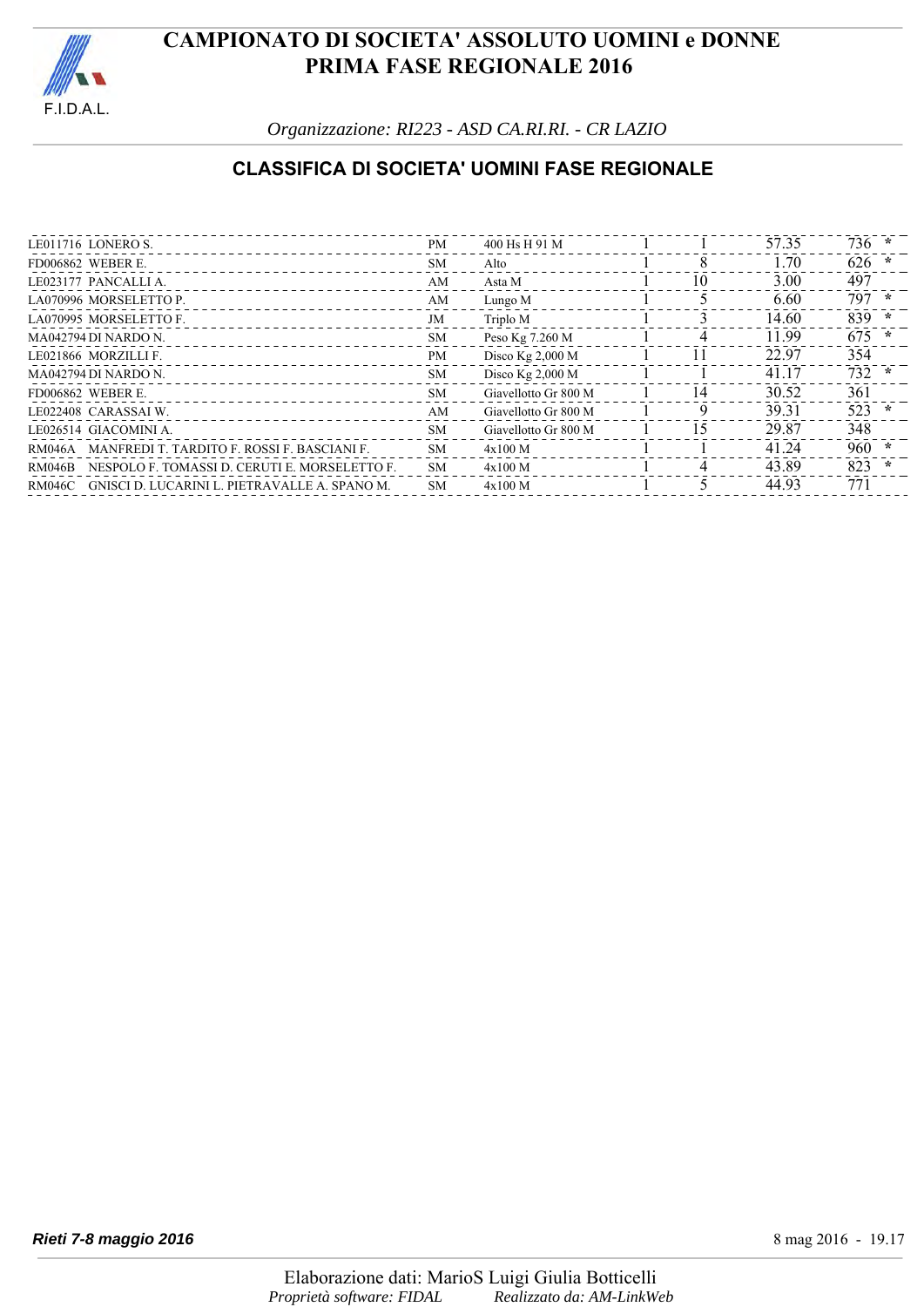

*Organizzazione: RI223 - ASD CA.RI.RI. - CR LAZIO*

### **CLASSIFICA DI SOCIETA' UOMINI FASE REGIONALE**

 **4 RM161 ATL. ROMA ACQUACETOSA RM 12406** 18

| N.Tessera Nominativo Atleta                          | Cat.                   | Gara                 | Fase Piazz.                     | Prestazione | Punti |
|------------------------------------------------------|------------------------|----------------------|---------------------------------|-------------|-------|
| LE007413 FIORIO A.                                   | PM                     | 100 m. M             | 51                              | 12.32       | 507   |
| LE014345 CIOTTI A.                                   | JM                     | $100$ m. M           | 12                              | 11.57       | 679   |
| LE023147 DANIELE N.                                  | AM                     | $100 \text{ m}$ . M  | 19<br>1                         | 11.78       | 628   |
| LE007413 FIORIO A.                                   | PM                     | $200$ m. M           | 52<br>$\mathbf{I}$              | 25.06       | 505   |
| LE014345 CIOTTI A.                                   | JM                     | 200 m. M             | $\overline{15}$                 | 23.07       | 725   |
| LE023147 DANIELE N.                                  | AM                     | 200 m. M             | 32                              | 23.66       | 656   |
| LA003630 CAPRIOLI R.                                 | SM <sub>35</sub>       | 400 m. M             | 60                              | 1:04.58     | 194   |
| LA021832 ORLANDI A.                                  | SM                     | 400 m. M             | 42<br>1                         | 54.24       | 586   |
| LA067213 BENATI M.                                   | JM                     | 400 m. M             | 9                               | 49.94       | 809   |
| LE000852 ANTONUCCIO S.                               | <b>SM</b>              | 400 m. M             | 44                              | 54.45       | 576   |
| LE001858 VENTRELLAR.                                 | PM                     | 400 m. M             | 48                              | 55.18       | 542   |
| LE004485  CARUSI R.                                  | <b>SM</b>              | 400 m. M             | 61<br>1                         | 1:06.75     | 138   |
| LE004605 VEGLIANTI V.                                | PM                     | 400 m. M             | 30<br>1                         | 52.90       | 652   |
| LA063112 PELELLA P.                                  | <b>SM</b>              | 800 m. M             | $\overline{55}$                 | 2:25.00     | 225   |
| LA067211 GRAMAJO M.                                  | AM                     | 800 m. M             | 25                              | 2:01.94     | 634   |
| LA067213 BENATI M.                                   | JM                     | 800 m. M             | 7                               | 1:55.86     | 776   |
| LE000117 BARBARO M.                                  | PM                     | 800 m. M             | 18                              | 2:00.37     | 670   |
| LE000852 ANTONUCCIO S.                               | <b>SM</b>              | 800 m. M             | 35                              | 2:06.16     | 544   |
| LE001858 VENTRELLA R.                                | PM                     | 800 m. M             | 43                              | 2:11.55     | 439   |
| LE004485 CARUSIR.                                    | <b>SM</b>              | 800 m. M             | 56                              | 2:26.07     | 211   |
| LE004605 VEGLIANTI V.                                | PM                     | 800 m. M             | 39                              | 2:08.49     | 497   |
| LA063112 PELELLA P.                                  | <b>SM</b>              | 1500 m. M            | 42                              | 4:54.27     | 312   |
| LA067211 GRAMAJO M.                                  | $\mathbf{A}\mathbf{M}$ | 1500 m. M            | 12                              | 4:10.36     | 689   |
| LE000117 BARBARO M.                                  | PM                     | 1500 m. M            | 9                               | 4:07.19     | 722   |
| LE005853 CASTELLANO O.                               | JM                     | 5000 m. M            | 3                               | 15:11.82    | 762   |
| LA021832 ORLANDI A.                                  | SM                     | 400 Hs H 91 M        | 8<br>1                          | 1:01.18     | 599   |
| PA005980 VERDILE P.                                  | SM                     | Alto                 | 14                              | 1.60        | 551   |
| LA003630 CAPRIOLI R.                                 | SM35                   | Asta M               | 11                              | 2.70        | 421   |
| LA050602 DI GAETANO R.                               | <b>SM</b>              | Lungo M              | 12                              | 6.08        | 696   |
| PA005980 VERDILE P.                                  | <b>SM</b>              | Lungo M              | $\overline{1}\overline{7}$<br>1 | 5.57        | 592   |
| LE004555 PAESANI M.                                  | JM                     | Triplo M             | 5                               | 13.21       | 692   |
| LA073628 ROCCHI P.                                   | <b>SM</b>              | Peso Kg 7.260 M      | 5                               | 11.40       | 634   |
| LA007365 TRABUCCO D.                                 | <b>SM40</b>            | Disco Kg 2,000 M     | 3                               | 32.97       | 573   |
| LA012346 SAGONIR.                                    | <b>SM65</b>            | Disco $Kg$ 2,000 M   |                                 | 27.08       | 448   |
| LA012346 SAGONIR.                                    | <b>SM65</b>            | Martello Kg 7.260 M  | 12                              | 18.94       | 200   |
| LA007365 TRABUCCO D.                                 | <b>SM40</b>            | Giavellotto Gr 800 M | 11                              | 35.75       | 459   |
| RM161A FIORIO A. ANTONUCCIO S. ORLANDI A. DANIELE N. | SM                     | 4x100 M              | 8                               | 46.32       | 702   |
| RM161A – CIOTTI A. GRAMAJO M. VEGLIANTI V. BENATI M. | <b>SM</b>              | 4x400 M              | 5                               | 3:27.39     | 819   |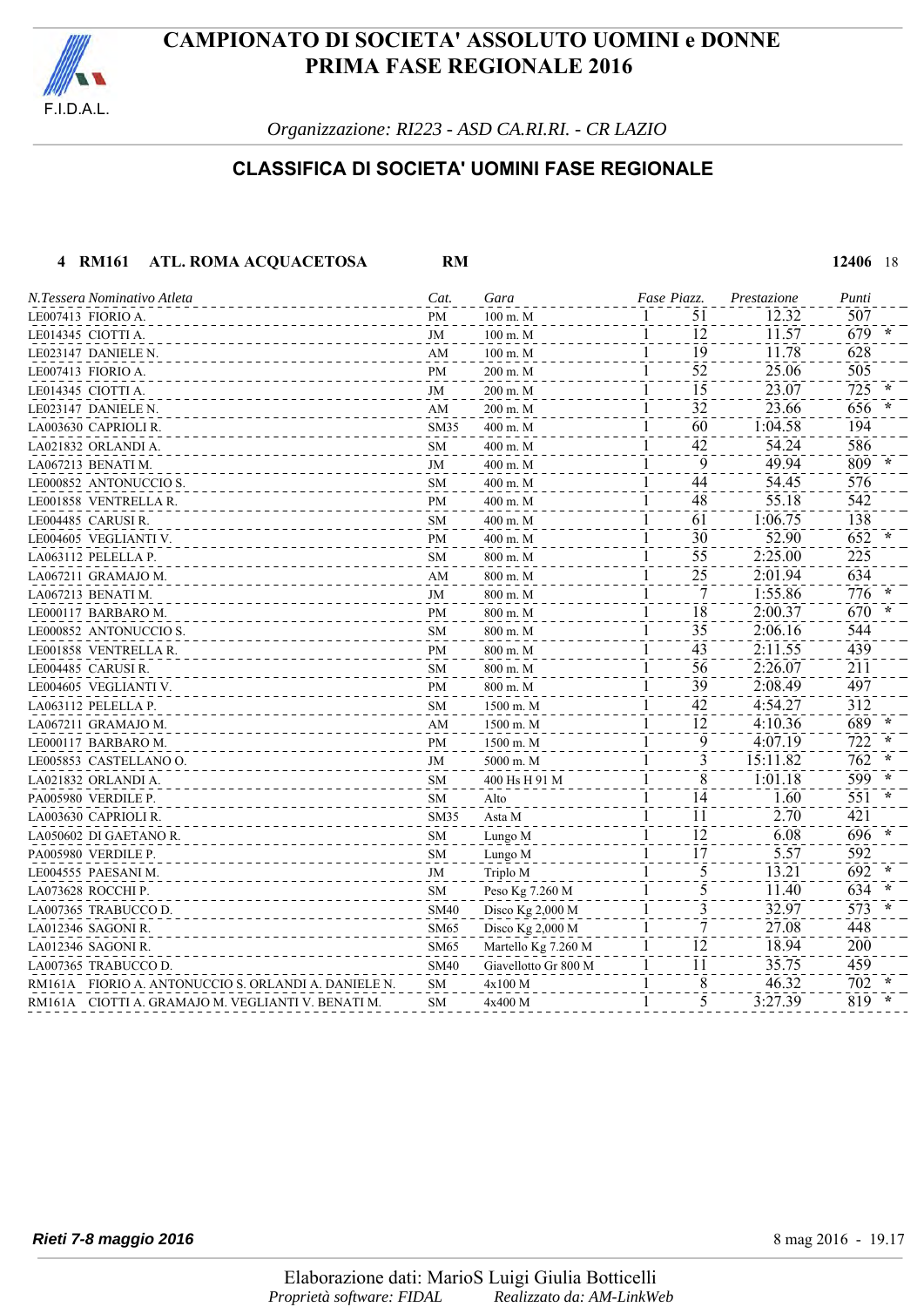

*Organizzazione: RI223 - ASD CA.RI.RI. - CR LAZIO*

### **CLASSIFICA DI SOCIETA' UOMINI FASE REGIONALE**

#### **5 LT260 A.S.D. INTESATLETICA LT 12279** 18  $\frac{1}{100 \text{ m} \cdot \text{M}}$   $\frac{1}{47}$   $\frac{1}{2.31}$   $\frac{509}{12.31}$   $\frac{509}{12.31}$   $\frac{1}{47}$   $\frac{48}{12.31}$   $\frac{1}{2.31}$   $\frac{509}{12.31}$   $\frac{509}{12.31}$   $\frac{1}{47}$   $\frac{48}{12.31}$   $\frac{1}{47}$   $\frac{1}{2.31}$   $\frac{509}{12.31}$   $\frac{1$ LC001870 DI LELLO E.<br>
LC003049 DE MAIO M.<br>
LC003049 DE MAIO M.<br>  $\frac{1}{38}$  12.12 551 LC003049 DE MAIO M.<br>
LC003049 DE MAIO M.<br>
LC003057 MOLINO M.<br>
AM
100 m. M<br>
4M
100 m. M<br>
4M
100 m. M LC003057 MOLINO M.<br>
LA077898 DE SANTIS M.<br>
LA077898 DE SANTIS M.<br>  $\frac{1}{PM}$   $\frac{100 \text{ m.M}}{200 \text{ m.M}}$   $\frac{1}{1}$   $\frac{63}{23}$   $\frac{12.62}{23.29}$   $\frac{444}{699}$ LA077898 DE SANTIS M.<br>LA077898 DE SANTIS M.<br>LA077898 DE SANTIS M. PM 400 m. M 400 m. M 1 15 50.98 752 LA077898 DE SANTIS M. **PM** 400 m. M 1 15 50.98 752  $\frac{1}{1000 \text{ m.M}}$   $\frac{800 \text{ m.M}}{1000 \text{ m.M}}$   $\frac{1}{26}$   $\frac{2:02.28}{2:02.28}$   $\frac{627}{627}$ LA071055 D'AREZZO G. **PM** 800 m. M 22 2:01.46 645 **\***  $\frac{1}{1}$  CO00659 SOLDI A.  $\frac{573}{1}$ LC002304 PAPONETTI A.  $AM = 800 \text{ m} \cdot M = 1.47$   $47.2:14.97$  378 LA066108 BARTOLOMUCCI F. SM 1500 m. M 181 4:19.35 600 **\*** LA069029 BIANCONI M. JM 1500 m. M 191 4:19.63 597 **\*** LC003026 GAETANI V. SM40 5000 m. M 81 16:23.26 581 **\*** LA071055 D'AREZZO G. **PM** 3000 St H91 M 4 9:51.58 LA065926 TARTAGLIONE A. **PM** 400 Hs H 91 M 91 1:01.19 9 1:01.19 598 \* LA072863 SPINA G.<br>LA072863 SPINA G. 2007 - 2007 - 2008 SPINA G. 2008 - 2009 - 2009 - 2009 - 2009 - 2009 - 2009 - 2009 - 2009 - 2<br>LA056225 TBWELLATO M. 2008 - 2009 - 2009 - 2009 - 2009 - 2009 - 2009 - 2009 - 2009 - 2009 - 2 LA056325 TRIVELLATO M. SM Lungo M 21 6.76 827 **\*** LA072863 SPINA G. SM Triplo M 101 11.90 548 LA065920 IAZZETTA R.<br>
LOO00280 FRANCESCHETTI M.<br>
ECO00280 FRANCESCHETTI M.<br>
PM Peso Kg 7.260 M 21 22 200 M 21 22 200 280 FRANCESCHETTI M. LC000280 FRANCESCHETTI M.<br>
LC002218 VARI S. 2001 10.91 598 **Examples** 2.00 M Peso Kg 7.260 M Peso Kg 7.260 M 755 755 732 LC002218 VARI S. AM Peso Kg 7.260 M 1 19 7.55 323 LC002192 FUCCI A. **IM** Disco Kg 2,000 M 513 LA065920 IAZZETTA R. SM Martello Kg 7.260 M 4<sup>1</sup> 51.39 804 LC000280 FRANCESCHETTI M. **PM** Martello Kg 7.260 M 1 1 57.21 875 LA076526 SCORDIA V. JM Giavellotto Gr 800 M 1 1 0 36.99 481 LT260A MOLINO M. DE MAIO M. ZILIO W. DI LELLO E. SM  $4x100 M$  10  $46.86$  676 LT260A MONTI M. TARTAGLIONE A. SOLDI A. DE SANTIS M. SM  $4x400 M$  1 6 3:32.51 766 \* *N.Tessera Nominativo Atleta Cat. Gara Piazz.Fase Prestazione Punti*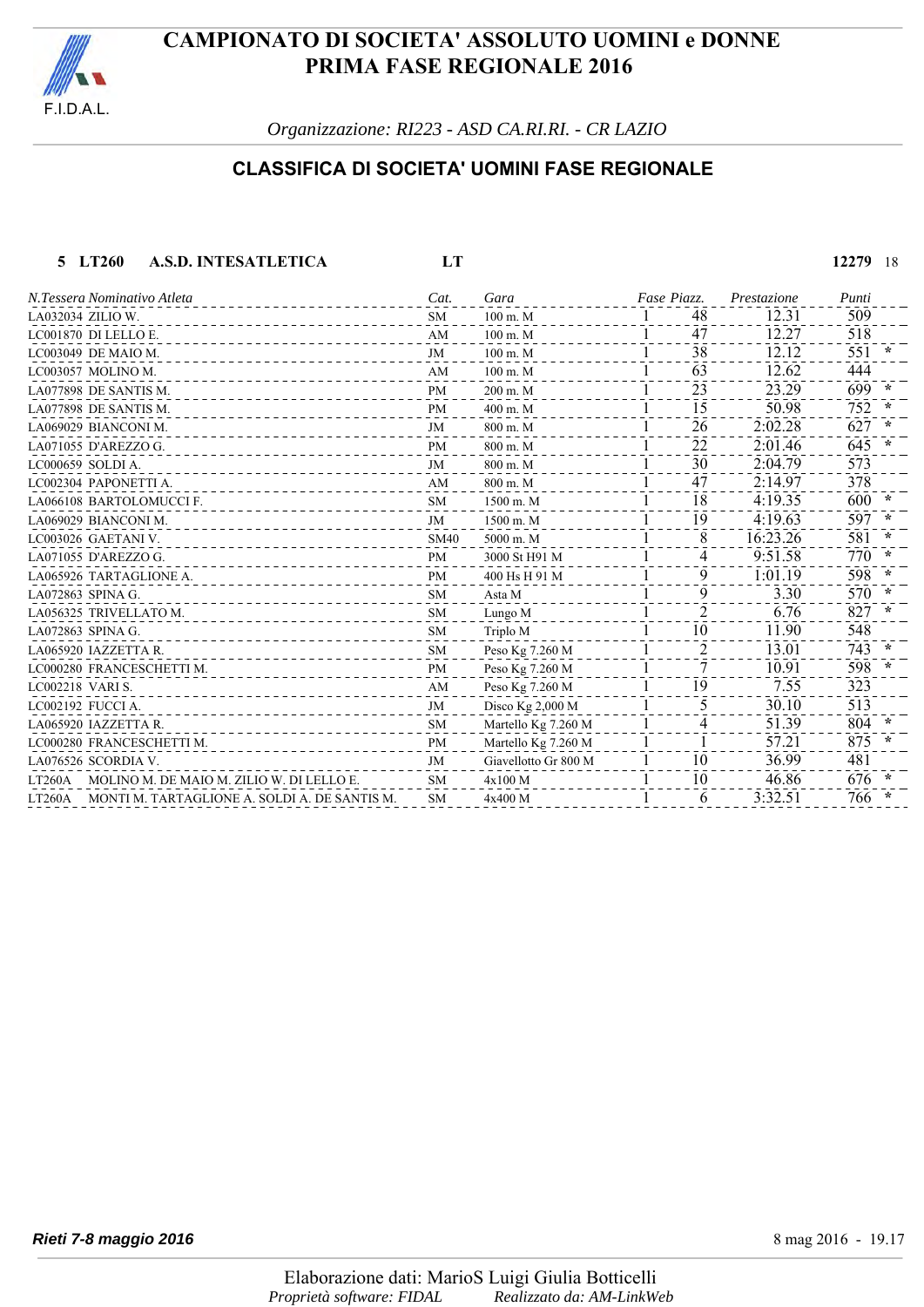

*Organizzazione: RI223 - ASD CA.RI.RI. - CR LAZIO*

### **CLASSIFICA DI SOCIETA' UOMINI FASE REGIONALE**

#### **6 RS195 RCF ROMA SUD RS 11929** 18

|                  | N.Tessera Nominativo Atleta                       | Cat.        | Gara                 | Fase Piazz.                     | Prestazione | Punti            |
|------------------|---------------------------------------------------|-------------|----------------------|---------------------------------|-------------|------------------|
|                  | LA053574 SMANIO A.                                | SM          | 100 m. M             | 21                              | 11.80       | 624              |
|                  | LA073000 VAGNONI V.                               | PM          | 100 m. M             | 67                              | 12.69       | 430              |
|                  | LF000078 D'UGO G.                                 | AM          | $100$ m. $M$         | 61<br>1                         | 12.57       | 454              |
|                  | LF005993 MASTRANGELI G.                           | AM          | 100 m. M             | 71<br>1                         | 12.76       | 416              |
|                  | LF006002 CARBINI A.                               | AM          | 100 m. M             | 62<br>1                         | 12.61       | 446              |
|                  | LA053574 SMANIO A.                                | SM          | 200 m. M             | 20<br>$\mathbf{1}$              | 23.25       | 703              |
| LA064859 LEVA D. |                                                   | JM          | 200 m. M             | $\bar{4}\bar{7}$<br>1           | 24.48       | 565              |
|                  | LF000078 D'UGO G.                                 | AM          | 200 m. M             | 53                              | 25.07       | 504              |
| LF002805 SAURIC. |                                                   | AM          | 200 m. M             | 42<br>1                         | 24.21       | 594              |
|                  | LF005993 MASTRANGELI G.                           | AM          | 200 m. M             | 56<br>1                         | 25.31       | 480              |
|                  | LF006002 CARBINI A.                               | AM          | 200 m. M             | 51<br>1                         | 25.01       | 510              |
| LA064859 LEVA D. |                                                   | $\rm JM$    | 400 m. M             | 43                              | 54.41       | 578              |
|                  | LF001050 PIZZICONI A.                             | JM          | 400 m. M             | 20<br>1                         | 51.78       | 710              |
|                  | LF001756 PIZZICONI F.                             | AM          | 400 m. M             | $\overline{51}$<br>1            | 56.18       | 497              |
|                  | LF001050 PIZZICONI A.                             | JM          | 800 m. M             | $\overline{6}$                  | 1:55.41     | 787              |
| LF004329 ZUPI F. |                                                   | PM          | 800 m. M             | 28                              | 2:03.57     | 599              |
|                  | LA069590 MORETTI M.                               | SM          | 1500 m. M            | 14                              | 4:12.11     | 671              |
|                  | LF002826 CIUMACOV A.                              | JM          | 1500 m. M            | 3                               | 4:00.89     | 789              |
|                  | LF004891 GIOVANETTI C.                            | AM          | 1500 m. M            | 20                              | 4:20.35     | 590              |
|                  | TA022364 LEONE P.                                 | SM          | 1500 m. M            | 11                              | 4:09.11     | 702              |
|                  | LF002826 CIUMACOV A.                              | JM          | 5000 m. M            | 1<br>6                          | 15:35.59    | 699              |
|                  | LF003455 MORETTI D.                               | JM          | 3000 St H91 M        | 5<br>$\mathbf{1}$               | 9:55.41     | 757              |
|                  | LF001723 CACCAVALE A.                             | JM          | 110 Hs H 106 M       | $\overline{8}$                  | 20.51       | 430              |
|                  | LF001756 PIZZICONI F.                             | AM          | 400 Hs H 91 M        | 11<br>1                         | 1:05.65     | 452              |
|                  | LF003455 MORETTI D.                               | JM          | 400 Hs H 91 M        | 12                              | 1:06.41     | 428              |
|                  | LF005033 STAINER E.                               | AM          | Alto                 | 8<br>1                          | 1.70        | 626              |
|                  | LF002556 CONDO' P.                                | AM          | Lungo M              | $\bar{2}\bar{3}$                | 5.12        | 497              |
|                  | LF005033 STAINER E.                               | AM          | Lungo M              | 14                              | 5.67        | 613              |
|                  | LF001757 PIZZICONI F.                             | AM          | Triplo M             | $\overline{1}\overline{2}$<br>1 | 11.34       | 486              |
|                  | LF002556 CONDO' P.                                | AM          | Triplo M             | $\overline{14}$<br>$\mathbf{1}$ | 11.10       | 459              |
|                  | LA000080 PAOLI A.                                 | <b>SM50</b> | Peso Kg 7.260 M      | 16<br>1                         | 8.37        | 395              |
|                  | LA047843 FERRARIO G.                              | <b>SM50</b> | Peso Kg 7.260 M      | 13                              | 8.79        | 431              |
|                  | LA068361 SCARINGI F.                              | <b>SM45</b> | Peso Kg 7.260 M      | 9                               | 10.30       | 552              |
| LA071851 VLAD C. |                                                   | <b>SM40</b> | Disco Kg 2,000 M     | $\overline{4}$                  | 30.55       | $\overline{523}$ |
|                  | LA000080 PAOLI A.                                 | <b>SM50</b> | Martello Kg 7.260 M  | 9                               | 21.81       | 268              |
|                  | LA047843 FERRARIO G.                              | <b>SM50</b> | Martello Kg 7.260 M  | 10                              | 20.65       | 241              |
|                  | LA068361 SCARINGI F.                              | <b>SM45</b> | Martello Kg 7.260 M  | 6                               | 37.51       | 589              |
|                  | LA073000 VAGNONI V.                               | PM          | Giavellotto Gr 800 M | $\overline{13}$<br>1            | 34.13       | 429              |
|                  | LF001757 PIZZICONI F.                             | AM          | Giavellotto Gr 800 M | 16                              | 28.99       | 331              |
| RS195A           | MASTRANGELI G. CACCAVALE A. STAINER E. SMANIO ASM |             | 4x100 M              | 14                              | 47.45       | 648              |
| <b>RS195A</b>    | CACCAVALE A. ZUPI F. SANNA F. PIZZICONI A.        | SM          | 4x400 M              | 8<br>$\mathbf l$                | 3:35.19     | 738              |
| <b>RS195B</b>    | PIZZICONI F. CARBINI A. SAURI C. PIZZICONI F.     | <b>SM</b>   | 4x400 M              | $\overline{14}$<br>1            | 3:49.32     | $599 -$          |
|                  |                                                   |             |                      |                                 |             |                  |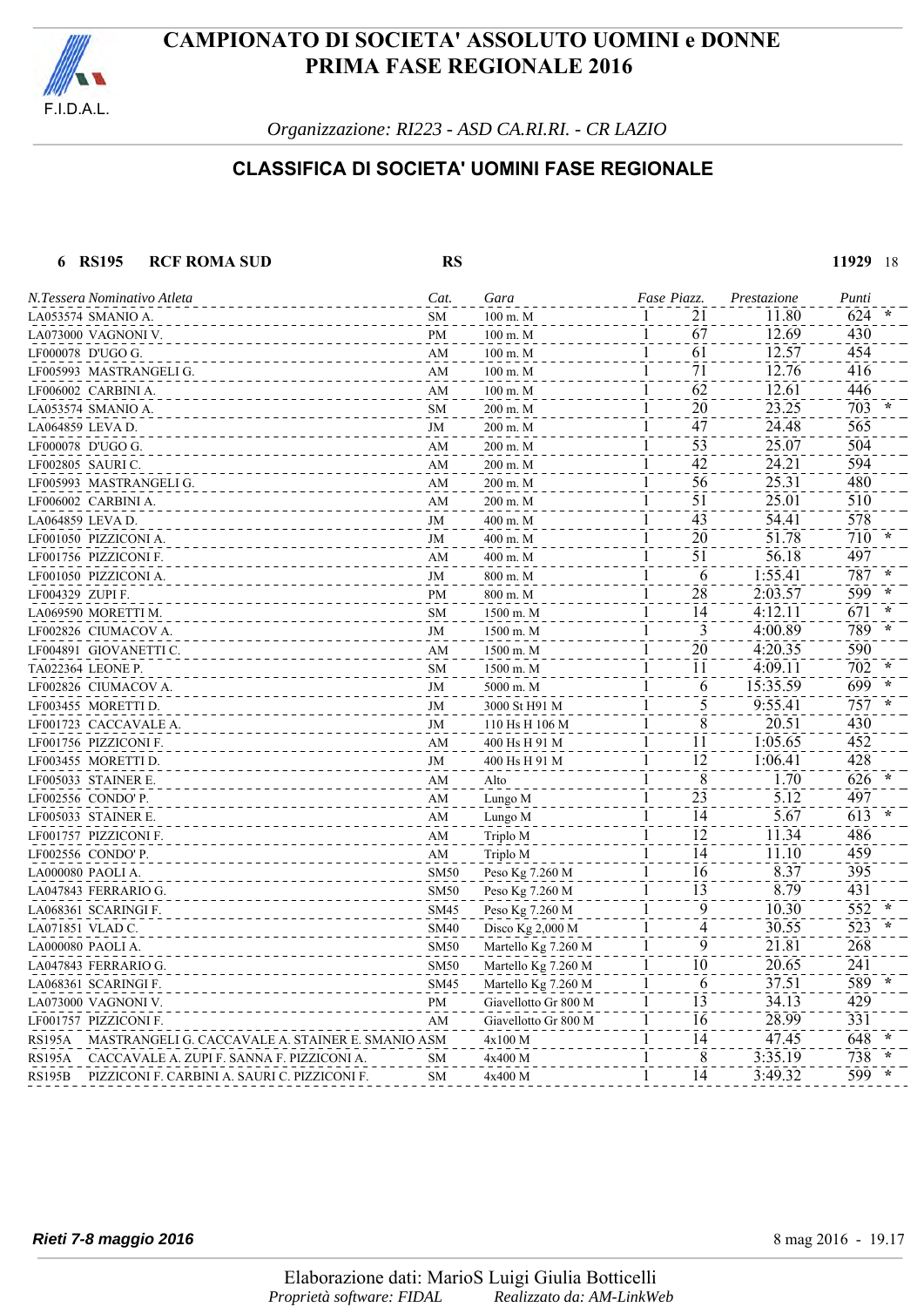

*Organizzazione: RI223 - ASD CA.RI.RI. - CR LAZIO*

### **CLASSIFICA DI SOCIETA' UOMINI FASE REGIONALE**

#### **7 RM237 ATLETICA DEI GELSI RM 11704** 18

| N.Tessera Nominativo Atleta                               | Cat.        | Gara                 | Fase Piazz.      | Prestazione | Punti         |
|-----------------------------------------------------------|-------------|----------------------|------------------|-------------|---------------|
| LA037747 POLVERINI M.                                     | SМ          | 100 m. M             | 24               | 11.87       | 607           |
| LE008493 GIORDANO M.                                      | <b>SM45</b> | 100 m. M             | 82               | 13.33       | 308           |
| LE014859 GRANELLO G.                                      | <b>SM</b>   | $100$ m. $M$         | 38               | 12.12       | 551           |
| LE019991 TARTAGLIA R.                                     | <b>SM45</b> | 100 m. M             | 80               | 13.22       | 328           |
| LE010749 OZIGBO O.                                        | SM          | E 200 m. M           | $\overline{4}$   | 21.77       | 888           |
| LE021955 MAZZAGLIA M.                                     | AM          | 200 m. M             | $\overline{63}$  | 26.86       | 337           |
| LE025730 SORBERA L.                                       | AM          | 200 m. M             | 66               | 28.07       | 240           |
| LA000748 SABUSCO A.                                       | <b>SM40</b> | 400 m. M             | 50               | 55.69       | 519           |
| LE000958 MELONI A.                                        | SM          | 400 m. M             | 29               | 52.83       | 656           |
| LE001955 GRASSI G.                                        | PM          | 400 m. M             | 6                | 49.18       | 852           |
| LE009072 LEONE M.                                         | <b>SM</b>   | 400 m. M             | 27               | 52.77       | 659           |
| LE010749 OZIGBO O.                                        | <b>SM</b>   | E 400 m. M           | 1                | 47.27       | 966           |
| JA104410 QUAGLIAROTTI C.                                  | <b>SM</b>   | 800 m. M             | 9                | 1:57.87     | 728           |
| LE001955 GRASSI G.                                        | PM          | 800 m. M             | $\bar{2}\bar{7}$ | 2:02.94     | 612           |
| LA068060 DESIDERI L.                                      | SM          | 1500 m. M            | 17               | 4:16.89     | 624<br>$\ast$ |
| LE012890 KHALIL I.                                        | SM55        | 1500 m. M            | 37               | 4:49.91     | 343           |
| LE015400 MARCOTULLIO A.                                   | PM          | 1500 m. M            | 21               | 4:20.39     | 590           |
| LE019515 LA VIA G.                                        | <b>SM</b>   | 1500 m. M            | 24               | 4:26.73     | 531           |
| LA068060 DESIDERI L.                                      | <b>SM</b>   | 5000 m. M            |                  | 16:16.54    | $597 *$       |
| LE012890 KHALIL I.                                        | SM55        | 5000 m. M            | 16               | 18:27.39    | 321           |
| LE015400 MARCOTULLIO A.                                   | <b>PM</b>   | 5000 m. M            | 10               | 16:58.02    | 501           |
| LE019515 LA VIA G.                                        | <b>SM</b>   | 5000 m. M            | 11               | 17:02.72    | 491           |
| JA104410 QUAGLIAROTTI C.                                  | <b>SM</b>   | 3000 St H91 M        | $\overline{2}$   | 9:29.23     | 846           |
| LA065579 EPIFANIO C.                                      | <b>SM</b>   | 400 Hs H 91 M        | $\overline{c}$   | 57.36       | 736           |
| LE009880 FUSETTI M.                                       | SM40        | Alto                 | 19               | 1.50        | 475           |
| LE008493 GIORDANO M.                                      | <b>SM45</b> | Lungo M              | 28               | 3.37        | 92            |
| LE019991 TARTAGLIA R.                                     | <b>SM45</b> | Lungo M              | 26               | 4.45        | 349           |
| LE009072 LEONE M.                                         | ${\rm SM}$  | Peso Kg 7.260 M      | 20               | 7.26        | 297           |
| LE009880 FUSETTI M.                                       | <b>SM40</b> | Peso Kg 7.260 M      | 12               | 8.98        | 447           |
| LE023263 MANCINI F.                                       | <b>SM45</b> | Disco $Kg$ 2,000 M   | 9                | 25.12       | 404           |
| LE023263 MANCINI F.                                       | <b>SM45</b> | Martello Kg 7.260 M  | 1                | NC          | $\theta$      |
| LA002264 CARLONI D.                                       | <b>SM40</b> | Giavellotto Gr 800 M | 19               | 26.44       | 281           |
| RM237A GRASSI G. MELONI A. LEONE M. OZIGBO O.             | SM          | 4x400 M              | 3                | 3:22.51     | 871           |
| RM237B EPIFANIO C. SABUSCO A. DELLA LONGA C. GRANELLO GSM |             | 4x400 M              | 9                | 3:37.21     | 718           |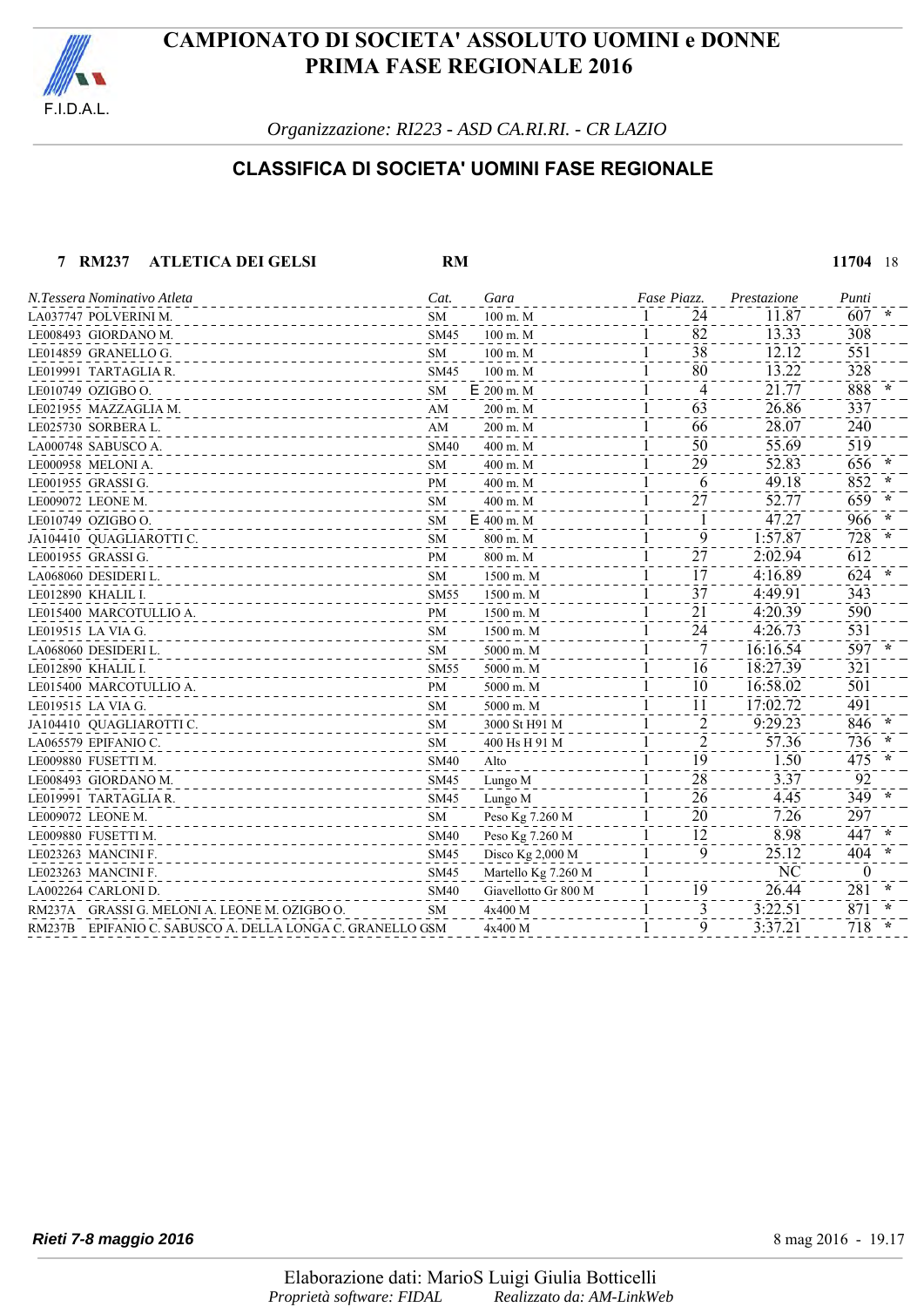

*Organizzazione: RI223 - ASD CA.RI.RI. - CR LAZIO*

### **CLASSIFICA DI SOCIETA' UOMINI FASE REGIONALE**

#### **8 RM050 S.S. LAZIO ATLETICA LEGGERA RM 11578** 18

| N.Tessera Nominativo Atleta                                | Cat.        | Gara                 | Fase Piazz. | Prestazione | Punti         |
|------------------------------------------------------------|-------------|----------------------|-------------|-------------|---------------|
| LE009572 SANTI M.                                          | JM          | $100$ m. M           | 27          | 11.87       | $607 *$       |
| LE009627 DI GIUSEPPE F.                                    | JM          | 100 m. M             |             | NP          | $\bf{0}$      |
| LE015580 CANDIDI P.                                        | JM          | $100$ m. M           | 70          | 12.76       | 416           |
| LE019396 DI TORO M.                                        | <b>SM35</b> | $100$ m. M           | 69          | 12.70       | 428           |
| LE023912 IANZINI S.                                        | AM          | $100 \text{ m}$ . M  | 74          | 13.00       | 369           |
| LE026440 CERONE A.                                         | JM          | $100$ m. M           | 46          | 12.24       | 524           |
| LE026447 MAGRELLI E.                                       | JM          | $100$ m. M           | 55          | 12.42       | 485           |
| LE009572 SANTI M.                                          | JM          | 200 m. M             | 24          | 23.38       | 688           |
| LE015580 CANDIDI P.                                        | JM          | 200 m. M             |             | NP          | $\theta$      |
| LE019396 DI TORO M.                                        | SM35        | $200$ m. M           | 57          | 25.39       | 472           |
| LE005769 FEDELE V.                                         | AM          | 400 m. M             | 35          | 53.64       | 615           |
| LE021297 CIRILLI R.                                        | JM          | 400 m. M             | 10          | 50.01       | 805           |
| LE015435 CUOZZOM.                                          | <b>SM</b>   | 800 m. M             | 15          | 1:59.75     | 684           |
| LE017154 ADAMOLI S.                                        | AM          | 800 m. M             | 14          | 1:59.72     | 684           |
| LF003852 PIERAGOSTINI F.                                   | JM          | 800 m. M             | 16          | 1:59.86     | 681           |
| LA073330 BERNARDINI D.                                     | AM          | 1500 m. M            | 22          | 4:25.94     | 539           |
| LE015435 CUOZZOM.                                          | <b>SM</b>   | 1500 m. M            | 5           | 4:05.21     | 743<br>$\ast$ |
| LE017154 ADAMOLI S.                                        | AM          | 1500 m. M            | 15          | 4:13.07     | 662           |
| LF000039 CAVASSINI M.                                      | <b>SM</b>   | 1500 m. M            | 6           | 4:05.23     | 743<br>$\ast$ |
| LF000039 CAVASSINI M.                                      | <b>SM</b>   | 5000 m. M            | 9           | 16:41.39    | 538           |
| LA066822 PATERNESI A.                                      | <b>SM40</b> | 3000 St H91 M        | 6           | 10:45.72    | 593<br>$\ast$ |
| LE009453 CICCHETTI M.                                      | AM          | Alto                 | 8           | 1.70        | 626           |
| LF002402 SCAGNOLI D.                                       | AM          | Asta M               | 11          | 2.70        | 421           |
| LE009453 CICCHETTI M.                                      | AM          | Lungo M              | 10          | 6.16        | 712<br>$\ast$ |
| LF002356 EAVORSCHI A.                                      | AM          | Triplo M             | 16          | 10.31       | 369           |
| LE025691 COSI S.                                           | <b>SM50</b> | Peso Kg 7.260 M      | 6           | 11.30       | 627<br>$\ast$ |
| LE004095 COZZOLIM.                                         | JM          | Disco Kg 2,000 M     | 8           | 26.60       | 437<br>$\ast$ |
| LE005769 FEDELE V.                                         | AM          | Giavellotto Gr 800 M | 12          | 34.87       | 442           |
| RM050A CANDIDI P. SANTI M. SCAGNOLI D. IANZINI S.          | <b>SM</b>   | 4x100 M              | 19          | 49.27       | 562           |
| RM050A PIERAGOSTINI F. ADAMOLI S. CUOZZO M. CRESCENZI LASM |             | 4x400 M              | 7           | 3:34.68     | 744           |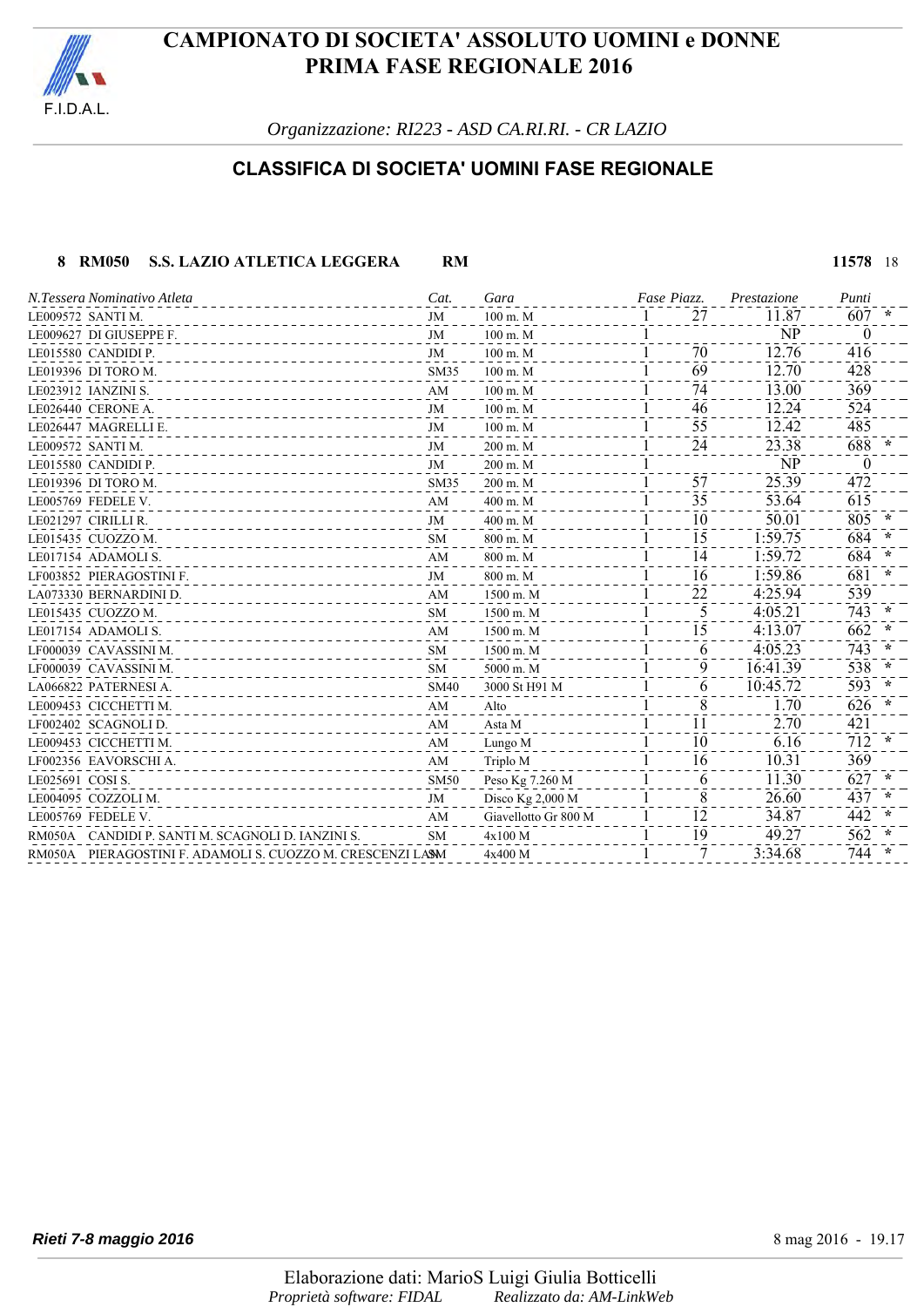

*Organizzazione: RI223 - ASD CA.RI.RI. - CR LAZIO*

### **CLASSIFICA DI SOCIETA' UOMINI FASE REGIONALE**

 **9 RM105 ATL. COLOSSEO 2000 RM 11001** 18

| N.Tessera Nominativo Atleta                         | Cat.        | Gara                 | Fase Piazz.        | Prestazione | Punti         |
|-----------------------------------------------------|-------------|----------------------|--------------------|-------------|---------------|
| LA048494 GRIFFO S.                                  | SM          | $100 \text{ m}$ . M  | 22<br>1            | 11.85       | 612           |
| LA065393 SARDELLA S.                                | <b>SM</b>   | $100$ m. M           | 72<br>1            | 12.91       | 386           |
| LE005174 ISONI L.                                   | <b>SM</b>   | $100 \text{ m}$ . M  | 7<br>1             | 11.37       | 728           |
| LE012774 LAGANA'A.                                  | <b>PM</b>   | $100 \text{ m}$ . M  | 17<br>1            | 11.76       | 633           |
| LE025208 ORSINI G.                                  | JM          | 100 m. M             | 76<br>1            | 13.12       | 346           |
| LE000472 MARINI G.                                  | AM          | 200 m. M             | 60<br>1            | 26.10       | 404           |
| LE012774  LAGANA' A.                                | <b>PM</b>   | $200 \text{ m}$ . M  | 18<br>1            | 23.20       | 709           |
| LE018134  FOTARAS G.                                | JM          | 200 m. M             | 55<br>1            | 25.30       | 481           |
| LE003615 DE MONACO G.                               | PM          | 400 m. M             | 25<br>1            | 52.66       | 664           |
| LE018156 MARINO G.                                  | AM          | 400 m. M             | 46<br>1            | 54.69       | 565           |
| LA073891 DI IORIO R.                                | AM          | 800 m. M             | 58<br>1            | 2:29.11     | 174           |
| LE003615 DE MONACO G.                               | PM          | 800 m. M             | 11<br>1            | 1:59.45     | 691           |
| LE015135 PACINO L.                                  | JM          | 800 m. M             | 59<br>1            | 2:31.81     | 144           |
| LE022212 MERLI G.                                   | <b>SM</b>   | 800 m. M             | 42<br>1            | 2:11.12     | 447           |
| LA073891 DI IORIO R.                                | AM          | 1500 m. M            | 45<br>1            | 5:07.69     | 226           |
| LE016724  VALENTINI M.                              | JM          | 1500 m. M            | 38<br>1            | 4:50.15     | 341           |
| LE022212 MERLI G.                                   | <b>SM</b>   | 1500 m. M            | 40<br>1            | 4:50.92     | 335           |
| LE016724  VALENTINI M.                              | JM          | 5000 m. M            | 22<br>1            | 18:56.38    | 271           |
| LE008045 VITTO M.                                   | <b>SM40</b> | 3000 St H91 M        | 9<br>1             | 14:08.12    | 26            |
| LA054137  GALETTO G.                                | SM          | 110 Hs H 106 M       | 9<br>1             | 22.02       | 328           |
| LA072043 GUICCIARDI M.                              | PM          | 110 Hs H 106 M       | 10<br>1            | 22.40       | 303           |
| LA072043  GUICCIARDI M.                             | PM          | 400 Hs H 91 M        | 13<br>1            | 1:08.94     | 353           |
| LE007722 BLOISE P.                                  | AM          | Alto                 | 18<br>1            | 1.50        | 475           |
| LE013061 TARQUINI GUETTI R.                         | PM          | Alto                 | 14<br>1            | 1.60        | 551           |
| LE007722 BLOISE P.                                  | AM          | Lungo M              | 13<br>1            | 5.67        | 613           |
| LE013061 TARQUINI GUETTI R.                         | PM          | Lungo M              | 9<br>1             | 6.19        | 718<br>$\ast$ |
| UA002445 PUSCEDDU M.                                | SM35        | Triplo M             | 7<br>1             | 12.95       | 664           |
| LA021746 CARPENE A.                                 | SM          | Peso Kg 7.260 M      | 3<br>1             | 12.69       | 722           |
| LA064197 DE PLANO R.                                | <b>SM</b>   | Disco Kg 2,000 M     | 16<br>1            | 12.53       | 94            |
| LE005834 MONDELLO MALVESTITI G.                     | AM          | Disco Kg 2,000 M     | 15<br>$\mathbf{1}$ | 15.65       | 175           |
| LA021746 CARPENE A.                                 | SM          | Martello Kg 7.260 M  | 3<br>1             | 53.82       | 835           |
| LA064197 DE PLANO R.                                | SM          | Giavellotto Gr 800 M | 22<br>1            | 14.82       | 38            |
| LE005834  MONDELLO MALVESTITI G.                    | AM          | Giavellotto Gr 800 M | 21<br>1            | 21.21       | 174           |
| RM105A FOTARAS G. SARDELLA S. MARINO G. PUSCEDDU M. | SM          | 4x100 M              | 18<br>1            | 49.06       | 572           |
| RM105A MARINO G. DE MONACO G. FOTARAS G. MECONI P.  | SM          | 4x400 M              | 11<br>1            | 3:38.81     | 702           |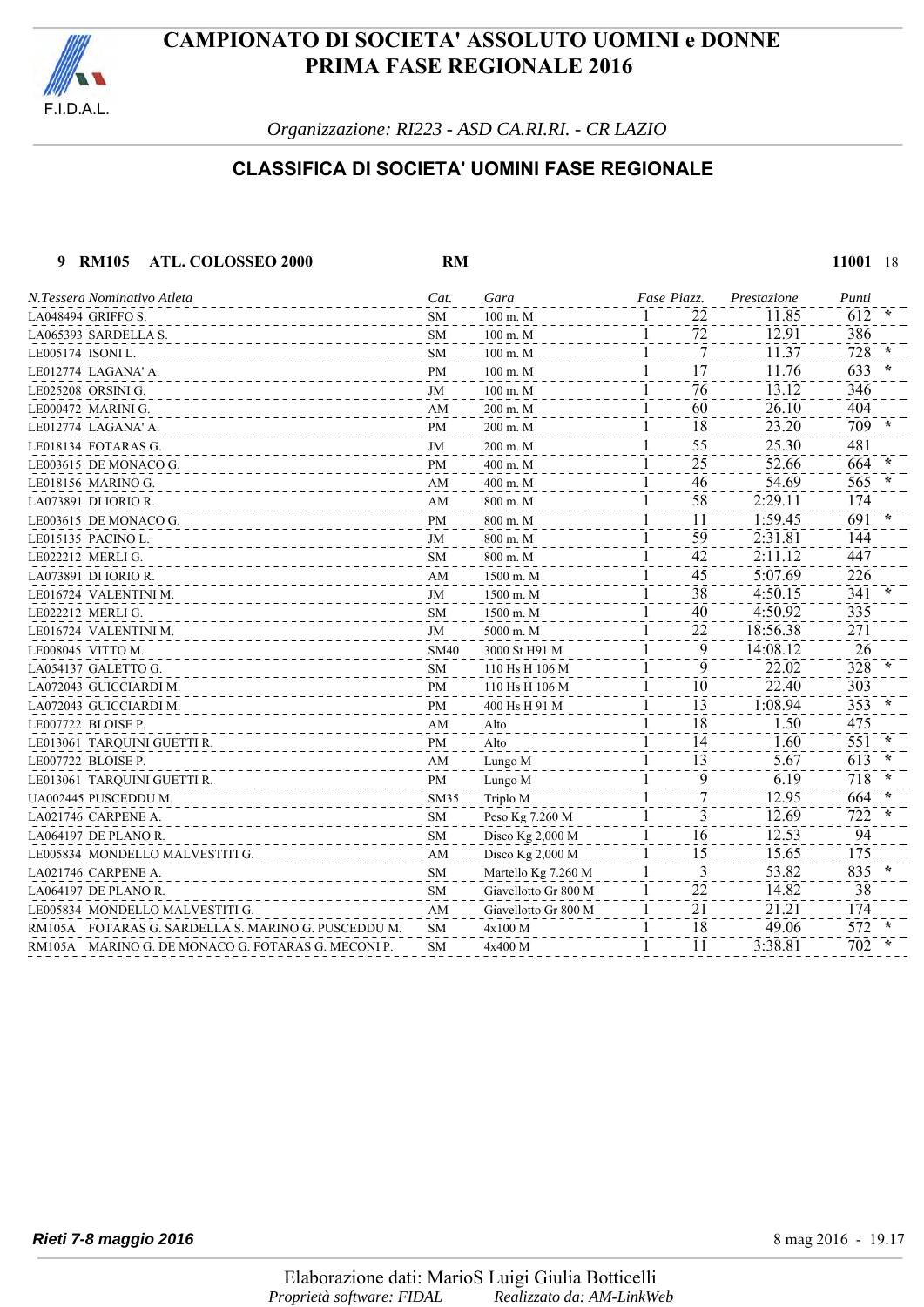

*Organizzazione: RI223 - ASD CA.RI.RI. - CR LAZIO*

### **CLASSIFICA DI SOCIETA' UOMINI FASE REGIONALE**

| 10 VT501<br>ALTO LAZIO A.S.D.                                | VT        |                      |             |    |             | 10971 | -18       |
|--------------------------------------------------------------|-----------|----------------------|-------------|----|-------------|-------|-----------|
| N.Tessera Nominativo Atleta                                  | Cat.      | Gara                 | Fase Piazz. |    | Prestazione | Punti |           |
| LG000779 POLEGGI I.<br><u>.</u>                              | <b>JM</b> | $100$ m. M           |             | 40 | 12.17       | 540   | $\star$   |
| LG000862 JONAS B.                                            | <b>PM</b> | $100 \text{ m}$ . M  |             | 24 | 11.87       | 607   | $\ast$    |
| LG001363 PERIE.                                              | <b>JM</b> | $100$ m. M           |             | 75 | 13.11       | 348   |           |
| LG000452 BATTISTIN S.                                        | AM        | $200$ m. M           |             | 65 | 27.30       | 300   |           |
| LG000862 JONAS B.                                            | <b>PM</b> | 200 m. M             |             | 31 | 23.64       | 658   | $\star$   |
| LG000452 BATTISTIN S.<br>_______________                     | AM        | 400 m. M             |             | 59 | 1:03.36     | 230   |           |
| LG001358 BARGAGLI L.                                         | AM        | 400 m. M             |             | 37 | 53.73       | 611   | $\star$   |
| LA074441 IVANIKHIN A.                                        | <b>SM</b> | 800 m. M             |             | 33 | 2:06.10     | 545   | $\star$   |
| LG000511 PAOLONIE.                                           | JM        | 800 m. M             |             | 54 | 2:24.11     | 237   |           |
| LG000658 CASTELLANA D.                                       | <b>PM</b> | 800 m. M             |             | 50 | 2:17.75     | 332   |           |
| LG000658 CASTELLANA D.<br><u>.</u>                           | <b>PM</b> | 1500 m. M            |             | 41 | 4:51.18     | 334   |           |
| LA068477 ALBERTI A.                                          | <b>SM</b> | 110 Hs H 106 M       |             | 7  | 18.76       | 562   | $\ast$    |
| LG000779 POLEGGI I.                                          | JM        | 400 Hs H 91 M        |             | 5  | 58.93       | 678   | $^\ast$   |
| LA061625 SCHERTEL L.                                         | JM        | Alto                 |             | 5  | 1.85        | 737   | $\star$   |
| LG001444 BORRI F.                                            | AM        | Alto                 |             | 14 | 1.60        | 551   | $^{\ast}$ |
| LG000454 PERELLI A.<br>_________________                     | AM        | Lungo M              |             | 20 | 5.36        | 548   | $\ast$    |
| LG000454 PERELLIA.                                           | AM        | Triplo M             |             | 9  | 12.01       | 561   | $\ast$    |
| LG001357 PIAZZOLLA S.                                        | PM        | Peso Kg 7.260 M      |             | 10 | 10.24       | 548   | $\star$   |
| LG001357 PIAZZOLLA S.                                        | <b>PM</b> | Disco Kg 2,000 M     |             | 2  | 34.63       | 607   | $\ast$    |
| LA050742 BURRATTI L.                                         | <b>SM</b> | Martello Kg 7.260 M  |             | 8  | 34.07       | 526   | $^\ast$   |
| LA061625 SCHERTEL L.                                         | JM        | Giavellotto Gr 800 M |             | 5  | 49.51       | 693   | $\ast$    |
| BORRI F. BARGAGLI L. PERELLI A. JONAS B.<br><b>VT501A</b>    | <b>SM</b> | 4x100 M              |             | 9  | 46.45       | 696   | $\star$   |
| SCHERTEL L. ALBERTI A. PERI E. PIAZZOLLA S.<br><b>VT501B</b> | <b>SM</b> | 4x100 M              |             | 15 | 48.64       | 592   | $\ast$    |
| VT501A ALBERTI A. BARGAGLI L. IVANIKHIN A. POLEGGI I.        | <b>SM</b> | 4x400 M              |             | 10 | 3:37.90     | 711   | $\star$   |
|                                                              |           |                      |             |    |             |       |           |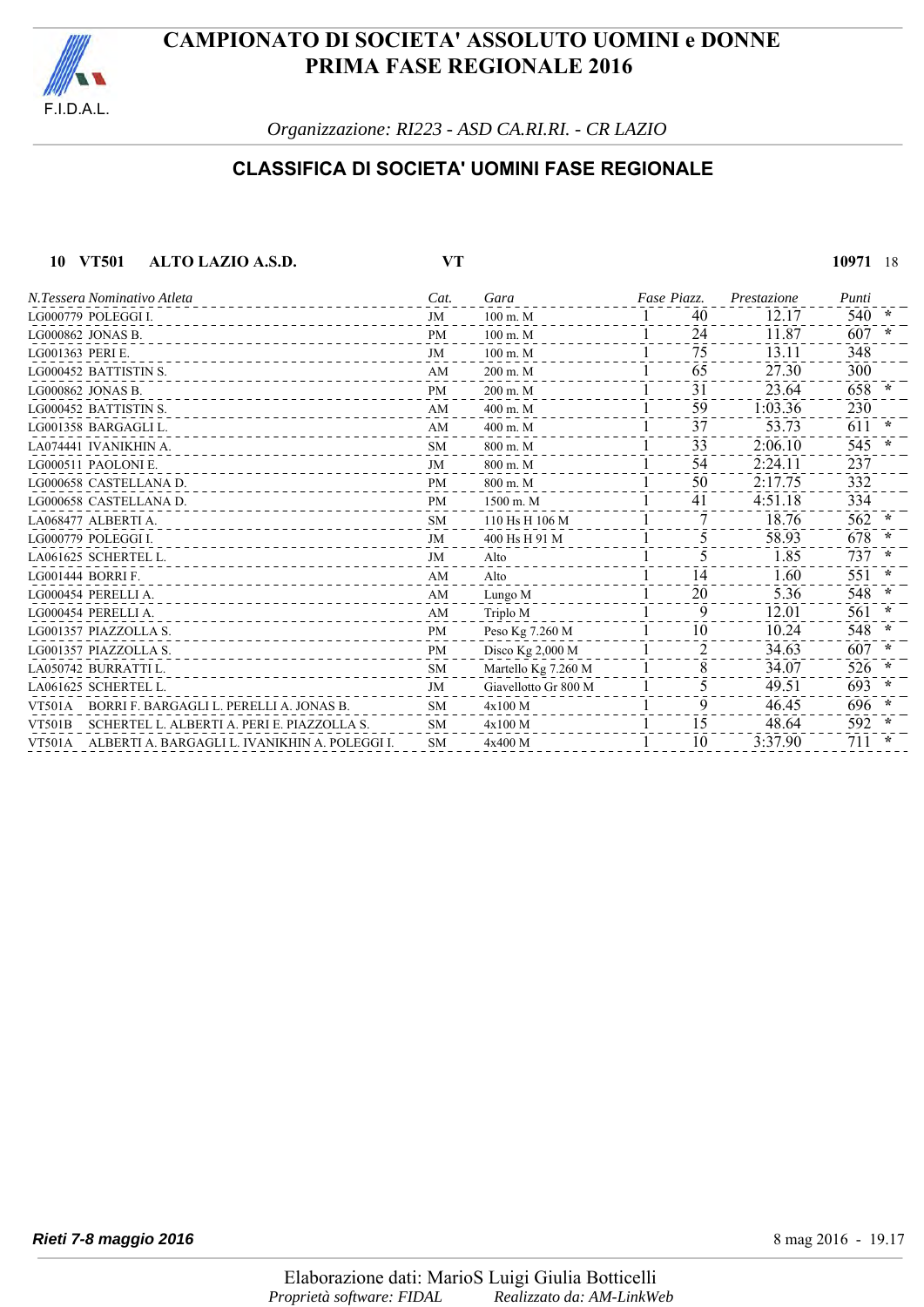

*Organizzazione: RI223 - ASD CA.RI.RI. - CR LAZIO*

### **CLASSIFICA DI SOCIETA' UOMINI FASE REGIONALE**

#### **11 RM068 TIRRENO ATLETICA CIVITAVECCHIARM 10744 18**

LE003286 FLACCAVENTO A.<br>
LE015046 BAZZANO G. 60 **AM** 100 m. M 36<br>
100 m. M 100 m. M 100 m. M 35<br>
13.77 233 LE015046 BAZZANO G.<br>LE021016 DOLCI M. 233<br>LE021016 DOLCI M. 378 LE021016 DOLCI M.<br>LE020805 ZEROLI M.<br>LE020805 ZEROLI M. LE020805 ZEROLI M.<br>LE020805 ZEROLI M. 200 m. M 200 m. M 200 m. M 200 m. M 26<br>LE020805 ZEROLI M. 200 m. M 400 m. M 400 m. M 400 m. M 261 23.79 ---- 25.79 658 LE020805 ZEROLI M. JM 400 m. M 281 52.79 658 **\*** LA059153 UBALDI F. 643 LA062165 ORLANDO F. **SM** 800 m. M 1 17 2:00.01 678 LA073936 STEFANINI V. **IM** 800 m. M  $1$  40 2:08.90 489  $*$ LA062165 ORLANDO F. **SM** 1500 m. M 10 4:08.87 704 LE017190 MARINO M.  $\frac{1500 \text{ m.M}}{1500 \text{ m.M}}$   $\frac{1}{1}$   $\frac{43}{43}$   $\frac{5:00.22}{272}$   $\frac{272}{47}$ LE023274 GUIDA V. 210<br>LE023274 GUIDA V. SM 1500 m. M 1 47 5:10.28 210 LA069734 GALEANI D.<br>LE017190 MARINO M. 337 COMPLETE 2000 m. M 3000 m. M 3000 m. M 3000 m. M 3000 m. M 3000 m. M 3000 m. M 337 LE017190 MARINO M. **IM** 5000 m. M 1 15 18:18.84 337 LE023274 GUIDA V. 301 LA059153 UBALDI F.<br>
LE001089 PATANE'L.<br>
LE001089 PATANE'L.<br>
578 LE001089 PATANE'L. 578 **\***<br>  $\frac{JM}{N}$  400 Hs H 91 M  $\frac{1}{10}$   $\frac{1}{2}$   $\frac{1}{701}$   $\frac{578}{78}$  \* LE003286 FLACCAVENTO A.<br>
LE003286 FLACCAVENTO A.<br>
LE020023 PAZZANO P. (2002) PAZZANO P. (2002) PAZZANO P. (2002) PAZZANO P. (2002) PAZZANO P. (2002) PAZZANO P. LE020923 BAZZANO P.<br>
2Z000003 GRANSINIGH C.<br>
2Z000003 GRANSINIGH C. PM Alto 1 8 1.70 626 \* ZZ000003 GRANSINIGH C. PM Alto 81 1.70 626 **\*** LE020923 BAZZANO P. **AM** Lungo M 24 4.89 447 zz000003 GRANSINIGH C. **PM** Peso Kg 7.260 M 81 1 8 **10.68** 581 LG000133 PASSARELLI G. SM65 Disco Kg 2,000 M 1 13 18.87 256 GA015716 UBALDI C.<br>
GA015716 UBALDI C. 2000 - SM50 Martello Kg 7.260 M 1 1 13.02 52<br>
LG000133 PASSARELLI G. SM65 Giavellotto Gr 800 M 1 17 28.79 327 LG000133 PASSARELLI G. **STARF AND STARF AND STARF AND STARF AND SM65** Giavellotto Gr 800 M 1 17 28.79 RM068A DOLCI M. BAZZANO G. BAZZANO P. ZEROLI M. SM 4x100 M 1 17 48.96 577 RM068A PATANE' L. ORLANDO F. STEFANINI V. UBALDI F. SM 4x400 M 1 12 3:39.85 691 **\*** *N.Tessera Nominativo Atleta Cat. Gara Piazz.Fase Prestazione Punti*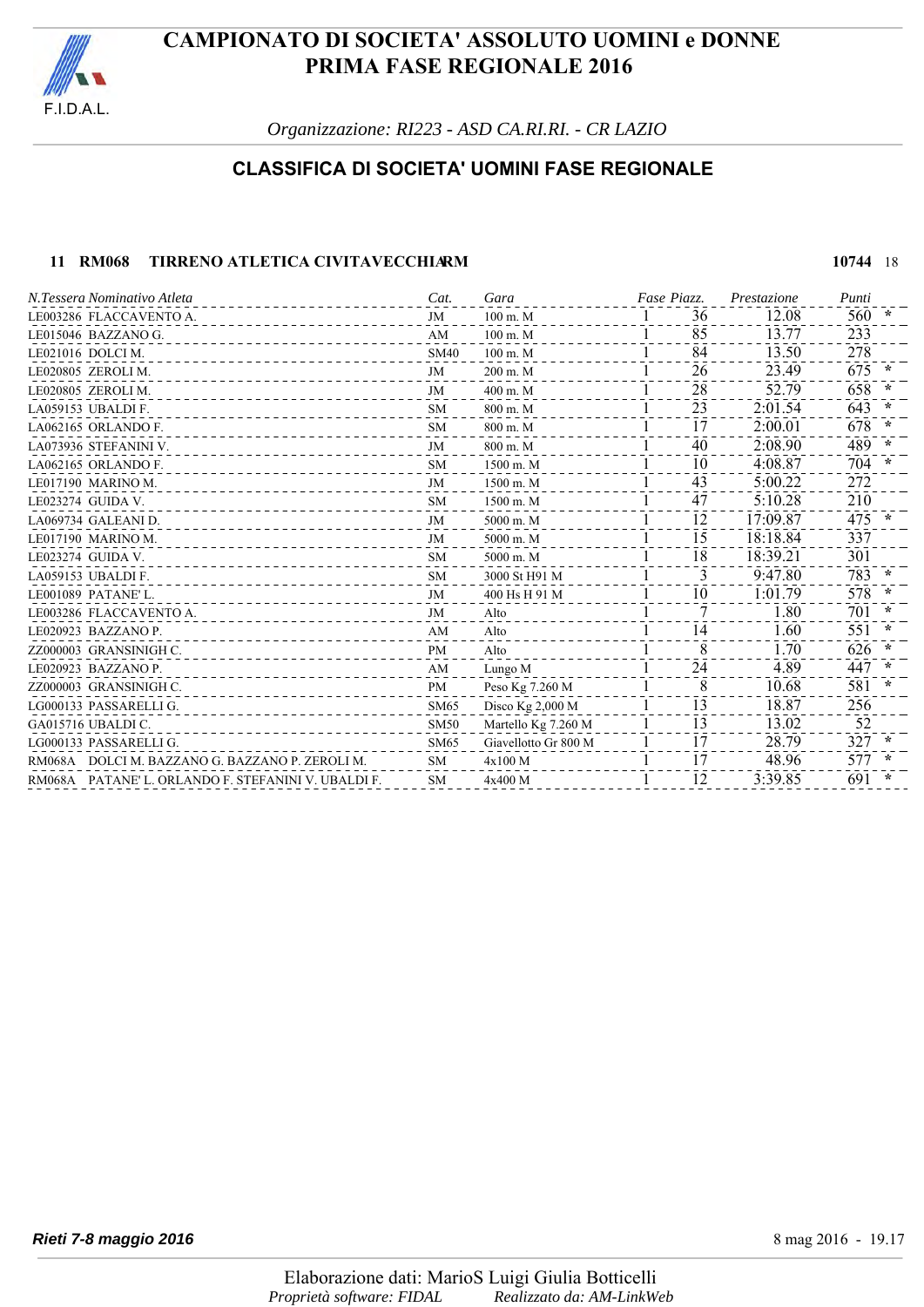

*Organizzazione: RI223 - ASD CA.RI.RI. - CR LAZIO*

### **CLASSIFICA DI SOCIETA' UOMINI FASE REGIONALE**

#### **12 RM232 ROMATLETICA FOOTWORKS RM 10538** 18

| N.Tessera Nominativo Atleta                            | Cat.        | Gara                 | Fase Piazz.                     | Prestazione | Punti                   |
|--------------------------------------------------------|-------------|----------------------|---------------------------------|-------------|-------------------------|
| GA027461 SISTI E.                                      | <b>SM55</b> | 100 m. M             | 81<br>$\mathbf{1}$              | 13.24       | 324                     |
| LE004671 BACIORRI C.                                   | SM          | 100 m. M             | 79<br>1                         | 13.15       | 341                     |
| LE013368 DI SABBATO D.                                 | <b>SM40</b> | $100 \text{ m}$ . M  | 83<br>1                         | 13.41       | 294                     |
| LE015700 DI BIAGIO F.                                  | JM          | $100$ m. M           | 64<br>1                         | 12.62       | 444                     |
| LE018127 CROCE M.                                      | JM          | $100$ m. M           | 40<br>1                         | 12.17       | 540                     |
| LE024712 CHIRICOTTO F.                                 | <b>SM</b>   | $100$ m. M           | 67<br>1                         | 12.69       | 430                     |
| ME002580 CICCHETTI L.                                  | <b>SM45</b> | $100 \text{ m}$ . M  | $\overline{32}$<br>1            | 11.97       | 584                     |
| LA062155 DE FEO A.                                     | <b>SM50</b> | 200 m. M             | 21<br>1                         | 23.26       | 702                     |
| LE018127 CROCE M.                                      | JM          | 200 m. M             | 46<br>$\mathbf l$               | 24.45       | 568                     |
| LE024711 ZANCLA A.                                     | SM          | 200 m. M             | 45<br>1                         | 24.39       | 575                     |
| LE025064 GIULIANI L.                                   | JM          | 200 m. M             | 1                               | NP          | $\boldsymbol{0}$        |
| LE025065 IURATO C.                                     | JM          | 200 m. M             | 1                               | NP          | $\boldsymbol{0}$        |
| ME002580 CICCHETTI L.                                  | <b>SM45</b> | 200 m. M             | 34<br>$\mathbf{1}$              | 23.71       | 650                     |
| LA062155 DE FEO A.                                     | <b>SM50</b> | 400 m. M             | $\overline{2}\overline{2}$<br>1 | 51.87       | 705                     |
| LE000718 DI PAOLO A.                                   | JM          | 400 m. M             | $\overline{49}$<br>1            | 55.40       | $\overline{532}$        |
| LE010618 QUESTINO A.                                   | AM          | 400 m. M             | $\overline{47}$<br>1            | 54.86       | 557                     |
| LE013368 DI SABBATO D.                                 | <b>SM40</b> | 400 m. M             | 1<br>56                         | 58.53       | 399                     |
| LE021617 DI BELLA G.                                   | SM          | 400 m. M             | 57<br>1                         | 1:00.07     | 340                     |
| LE003686 MARINO L.                                     | JM          | 800 m. M             | 41<br>1                         | 2:10.36     | 461                     |
| LE026201 SANTELLI F.                                   | AM          | 800 m. M             | 57<br>1                         | 2:27.99     | 187                     |
| LA058007 PISU D.                                       | <b>SM40</b> | 1500 m. M            | 35<br>1                         | 4:40.62     | 413                     |
| LB001091 D'ALESSANDRIS L.                              | SM          | 1500 m. M            | 31<br>1                         | 4:33.36     | 473                     |
| LE000761 PARISI L.                                     | <b>SM</b>   | 1500 m. M            | 13<br>1                         | 4:11.45     | 678                     |
| LE015054 MARINELLI P.                                  | <b>SM</b>   | 1500 m. M            | 48<br>1                         | 5:10.98     | 206                     |
| LA047539 GIORDANO P.                                   | <b>SM45</b> | 5000 m. M            | 25<br>1                         | 19:57.24    | 178                     |
| LE000761 PARISI L.                                     | SM          | 5000 m. M            | 1<br>4                          | 15:17.77    | 746                     |
| LE011738 DE GRANDIS F.                                 | <b>SM40</b> | 5000 m. M            | 14<br>1                         | 18:10.80    | 352                     |
| LE016018 MARTINO L.                                    | <b>SM45</b> | 5000 m. M            | 21<br>1                         | 18:56.06    | 272                     |
| LE024889 LEUCCI D.                                     | SM35        | 5000 m. M            | $\overline{1}\overline{3}$<br>1 | 18:01.16    | $\bar{3}\bar{7}\bar{0}$ |
| LA047539 GIORDANO P.                                   | <b>SM45</b> | 3000 St H91 M        | $\overline{8}$<br>1             | 13:37.72    | $10\overline{2}$        |
| LA031973 MASTROLORENZI M.                              | <b>SM55</b> | Alto                 | 8                               | 1.70        | 626                     |
| LA031973 MASTROLORENZI M.                              | <b>SM55</b> | Asta M               | 1<br>7                          | 3.30        | 570                     |
| LE000718 DI PAOLO A.                                   | JM          | Lungo M              | 22<br>1                         | 5.21        | 517                     |
| LA054488 RUISI V.                                      | <b>SM60</b> | Peso Kg 7.260 M      | 18<br>1                         | 7.56        | 324                     |
| LA054488 RUISI V.                                      | <b>SM60</b> | Disco Kg 2,000 M     | 12<br>1                         | 22.16       | 335                     |
| LE024711 ZANCLA A.                                     | SM          | Giavellotto Gr 800 M | 8<br>1                          | 40.43       | 542                     |
| RM232A CROCE M. GIULIANI L. DI PAOLO A. CICCHETTI L.   | <b>SM</b>   | 4x100 M              | 6<br>1                          | 45.92       | 722                     |
| RM232B SISTI E. CHIRICOTTO F. DI BIAGIO F. ZANCLA A.   | <b>SM</b>   | 4x100 M              | 13<br>1                         | 47.17       | 661                     |
| RM232A IURATO C. GIULIANI L. SANTELLI F. DI SABBATO D. | <b>SM</b>   | 4x400 M              | 16<br>1                         | 3:52.09     | 572                     |
|                                                        |             |                      |                                 |             |                         |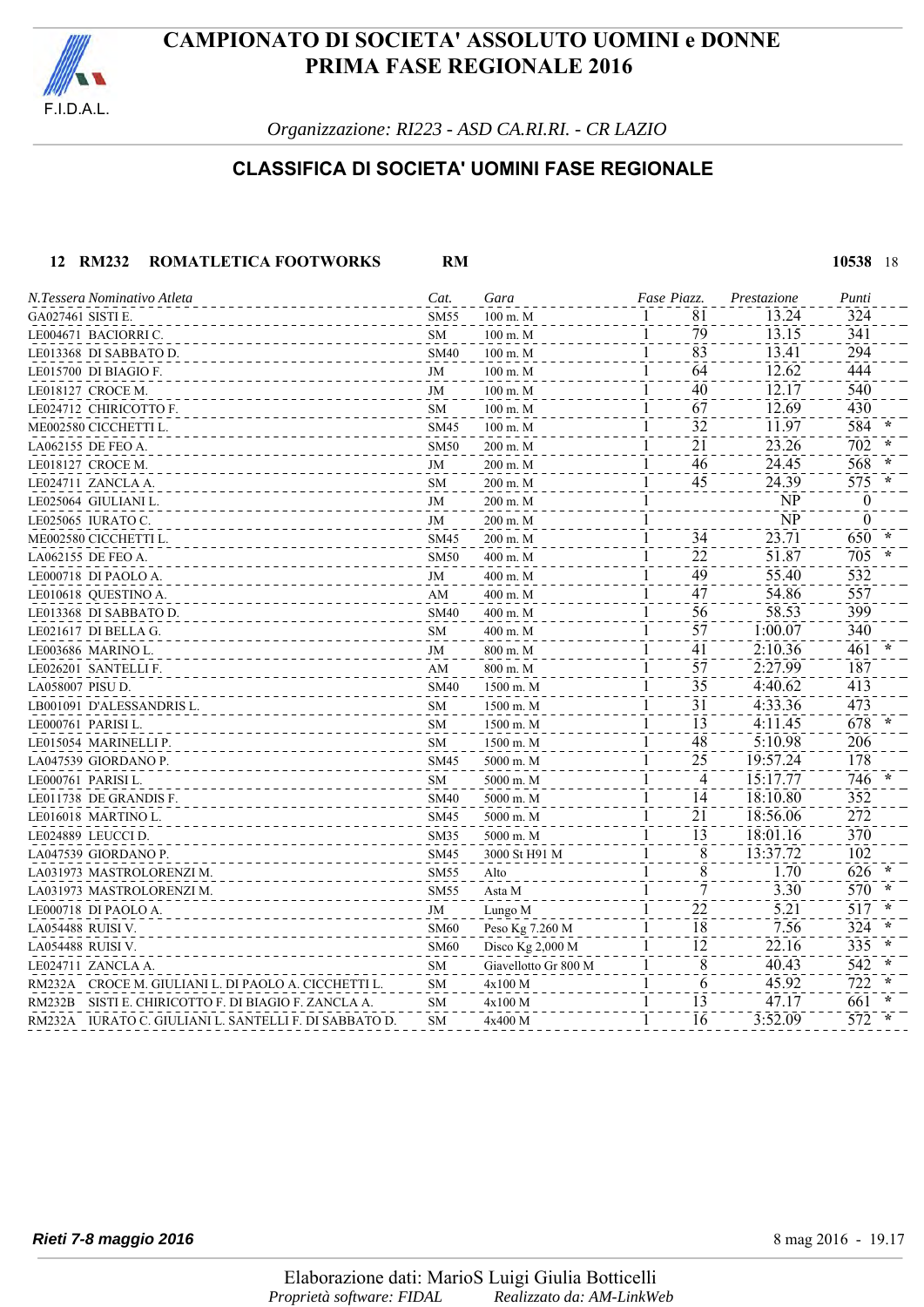

*Organizzazione: RI223 - ASD CA.RI.RI. - CR LAZIO*

### **CLASSIFICA DI SOCIETA' UOMINI FASE REGIONALE**

#### **13 RM073 POL. UNIVERSITA' FORO ITALICO RM 9236** 18

LE022413 SPINELLI N. SM 100 m. M 731 12.99 371 LF003720 GRAMOLELLI L.<br>
LE022413 SPINELLI N. SM 200 m. M 1 61 26.47 371 \* LE022413 SPINELLI N.<br>
LE022413 SPINELLI N.<br>
LE025268 ARPINELLI G.<br>
PM 200 m. M 300 m. M 39 35.97 416 \* LE025268 ARPINELLI G.<br>
LE024871 PALA A.<br>
LE024871 PALA A.<br>
<sup>PM</sup> 400 m. M<br>
<sup>400</sup> m. M<br>
<sup>400</sup> m. M<br>
<sup>400</sup> m. M LE024871 PALA A.<br>
LE024871 PALA A.<br>
LE025268 ARPINELLI G.<br>
PM 400 m. M 52 56.53 58.28 56.53 482 \* LE025268 ARPINELLI G. **PM** 400 m. M 52 56.53 482 LE009927 FULGARO L. SM 800 m. M  $1$  34 2:06.11 545  $*$ LA054652 CANINI L. SM 1500 m. M 1 46 5:10.21 211 LE024869 SANTANGELO I. **PM** 1500 m. M 32 4:38.98 427 LE001183 DI GIUSTINO M. SM50 5000 m. M LE004708 BOMPREZZI D.<br>
LE025508 DE IACOVO M.<br>
PM 110 H<sub>S</sub> H 106 M 106 M 1 6 1 32 LE025508 DE IACOVO M. PM 110 Hs H 106 M 61 18.32 597 **\*** LE019648 PAPINI M.<br>
LE019648 PAPINI M.<br>
LE024871 PALA A. PM 71 1:00.79 612 **\*** LE024871 PALA A. PM Lungo M 251 4.77 421 **\*** LE019648 PAPINI M. PM Triplo M 111 11.41 494 **\*** LE026481 CASCIOTTA C.<br>
The CASCIOTTA C.<br>
The CASCIOTTA C.<br>
The Casciotta Casciotta C.<br>
The Casciotta Casciotta C.<br>
The Casciotta Casciotta C.<br>
The Casciotta Casciotta C.<br>
The Casciotta Casciotta C.<br>
The Casciotta Casciotta TD000664 ARCURI A.<br>
FOR THE STATE AND THE STATE AND THE STATE AND THE STATE AND THE STATE AND THE STATE AND THE STATE AND THE STATE AND THE STATE AND THE STATE AND THE STATE AND THE STATE AND THE STATE AND THE STATE AND TH FD009660 CERNI M. **PM** Disco Kg 2,000 M 1 10 24.10 380 LE004480 AGOSTINELLI L. PM Martello Kg 7.260 M 1 11 20.40 235 FD009660 CERNI M. 23.63 224 LE004480 AGOSTINELLI L.<br>
RM073A DE IACOVO M. ARPINELLI G. GRAMOLELLI L. PAPINI M. SM 4x100 M 31 31 31 31 35.78 789 **\***<br>
RM073A DE IACOVO M. ARPINELLI G. GRAMOLELLI L. PAPINI M. SM 4x100 M 31 32 346.97 671 RM073A DE IACOVO M. ARPINELLI G. GRAMOLELLI L. PAPINI M. SM 4x100 M<br>RM073A BOMPREZZI D. VENERITO A. PALA A. FULGARO L. SM 4x400 M  $1$  15 3:51.10 582 RM073A BOMPREZZI D. VENERITO A. PALA A. FULGARO L. SM 4x400 M 1 15 3:51.10 582 *N.Tessera Nominativo Atleta Cat. Gara Piazz.Fase Prestazione Punti*